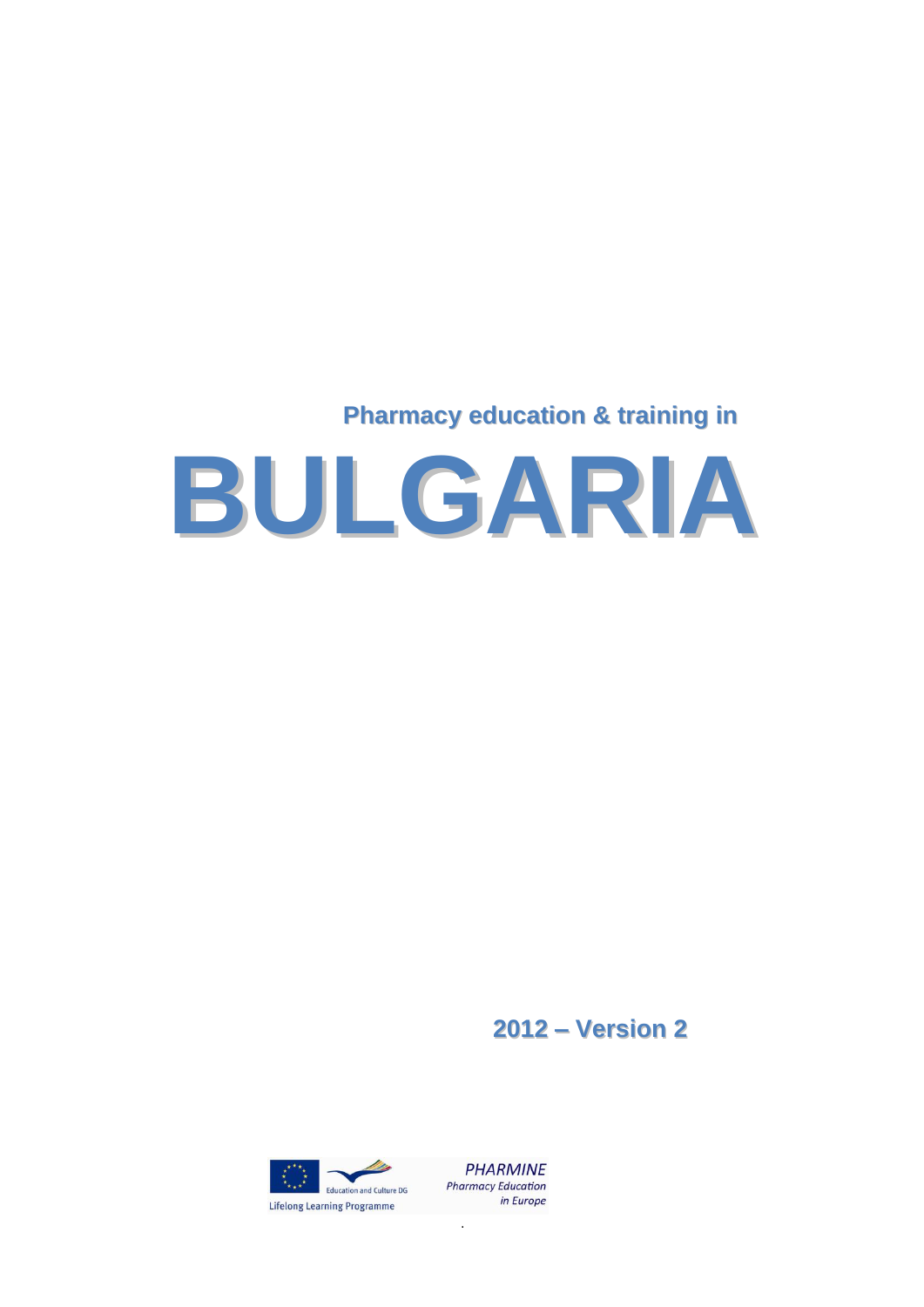PHARMINE (PHARMacy education IN Europe) is a project funded by the European Commission (LLL programme, Erasmus). Its aims and objectives are to survey the present state of pharmacy education and training in Europe, and on the basis of this survey, formulate recommendations for new competence curricula for pharmacy education and training in the EU. A model for pharmacy education and training for candidate member states and other countries will be proposed. The opportunities for a quality assurance and accreditation scheme for EU pharmacy courses will be investigated. The PHARMINE paradigm can be found here (we will include a web reference to the PHARMINE paradigm text).

PHARMINE will take into account two important issues, (i) the EU directive 2005/36/EC on the recognition of professional qualifications and, (ii) the Bologna declaration. PHARMINE will focus both on recommendations for core education and training and for activities such as industrial and hospital pharmacy.

The PHARMINE consortium consists of universities which are members of the European Association of Faculties of Pharmacy (EAFP) and EU partner associations representing community, hospital of industrial pharmacy, together with the European Pharmacy Students' Association and other interested bodies.

In order to reach the objectives of the PHARMINE project, a work-plan was set up and divided into 7 workpackages (WP).

The aims and objectives of PHARMINE WP7 are to:

- 1. Survey European higher education institutions (HEIs)
- 2. Produce a databank of pharmacy education and training courses in Europe leading to core pharmacist qualifications and to qualifications required for industrial and hospital pharmacy
- 3. Survey to what extent the "Bologna" (based on the principles enumerated in the Bologna declaration) and the "Sectoral profession" (based on 2005/36/EC) models for pharmacy education and training are compatible.

PHARMINE WP7 will produce several documents including a WP7 survey by country. **Such surveys are intended for the use of students and staff interested in mobility and/or contacts with the country in questions as well as educationalists working on pharmacy education and training in Europe.** 

(see: [http://www.pharmine.org/losse\\_paginas/Country\\_Profiles/](http://www.pharmine.org/losse_paginas/Country_Profiles/))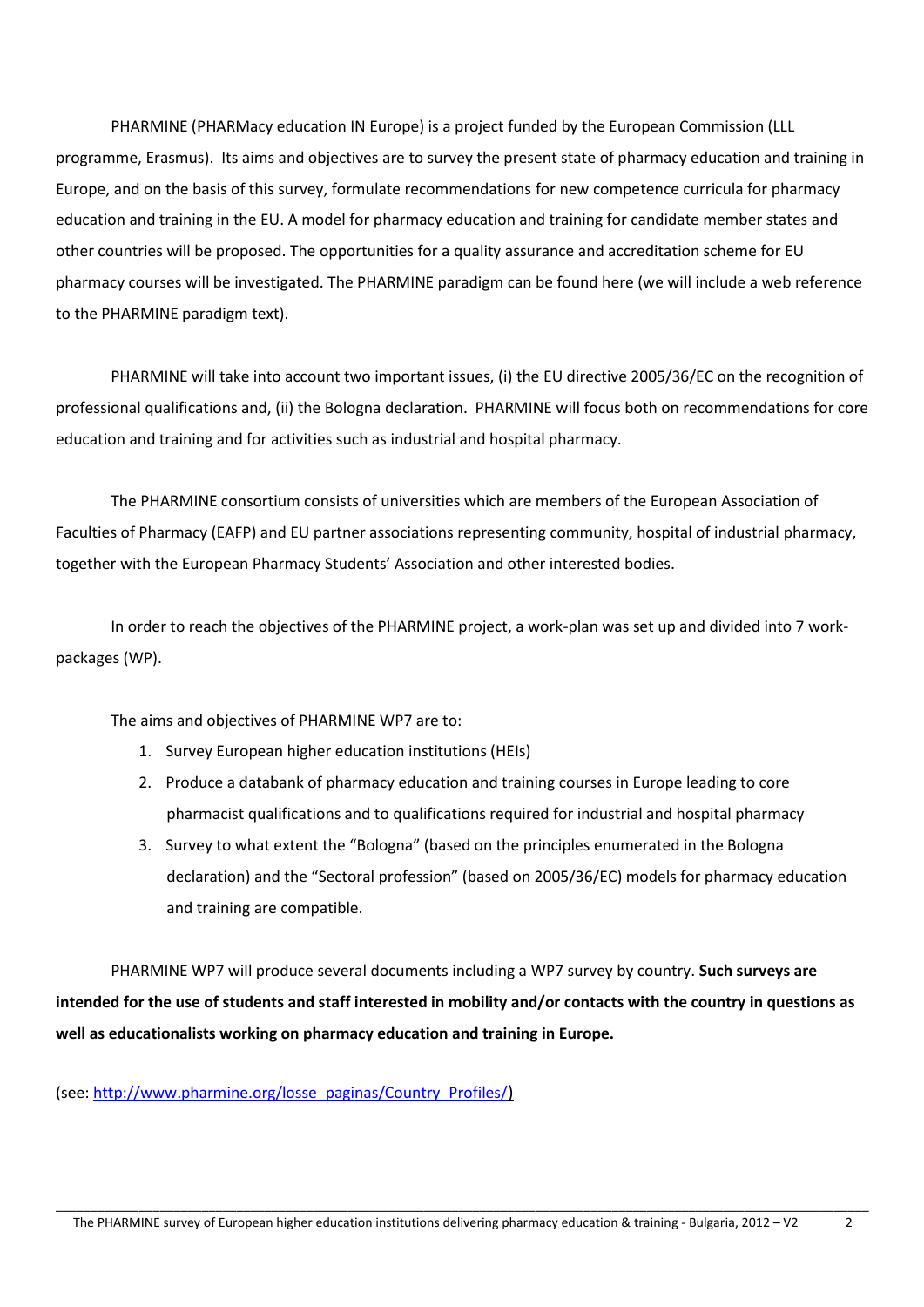The "PHARMINE survey of European higher education institutions delivering pharmacy education & training – BULGARIA" was produced by:

Jeffrey ATKINSON PHARMINE executive director Pharmacolor Consultants Nancy 12 rue de Versigny 54600 Villers France. [jeffrey.atkinson@univ-lorraine.fr](mailto:jeffrey.atkinson@univ-lorraine.fr) www.pharmine.org

Valentina PETKOVA Vice Dean of International Integration, Faculty of Pharmacy Medical University-Sofia, 2-Dunav str. Sofia-1000, Bulgaria [petkovav1972@yahoo.com](mailto:petkovav1972@yahoo.com) [http://www.pharmfac.net/index\\_en.html](http://www.pharmfac.net/index_en.html)

with the help of:

Valentina BELCHEVA Sanofi-Aventis 103, Al.Stamboliiski Blvd. - level 8 Sofia Tower building 1303 Sofia Bulgaria [valentina.belcheva@sanofi-aventis.com](mailto:valentina.belcheva@sanofi-aventis.com)

Lea NOEL PHARMINE project assistant Dept.MICH Vrije Universiteit Brussel Laarbeeklaan 103 B 1090 Brussel Belgium [lea.noel@vub.ac.be](mailto:lea.noel@vub.ac.be) 

[www.vub.ac.be/MICH](http://www.vub.ac.be/MICH)

Daisy VOLMER Lecturer Department of Pharmacy University of Tartu 50411 Tartu Estonia [daisy.volmer@ut.ee](mailto:daisy.volmer@ut.ee) www.med.ut.ee/farmaatsia/

All the data and information provided in this document have been provided to the best of the knowledge of the authors. Any comments and suggestions will be welcomed : [jeffrey.atkinson@pharma.univ-lorraine.fr](mailto:jeffrey.atkinson@pharma.univ-lorraine.fr)

The second version of WP7 survey Bulgaria was produce by Vice-dean V. Petkova in July 2012.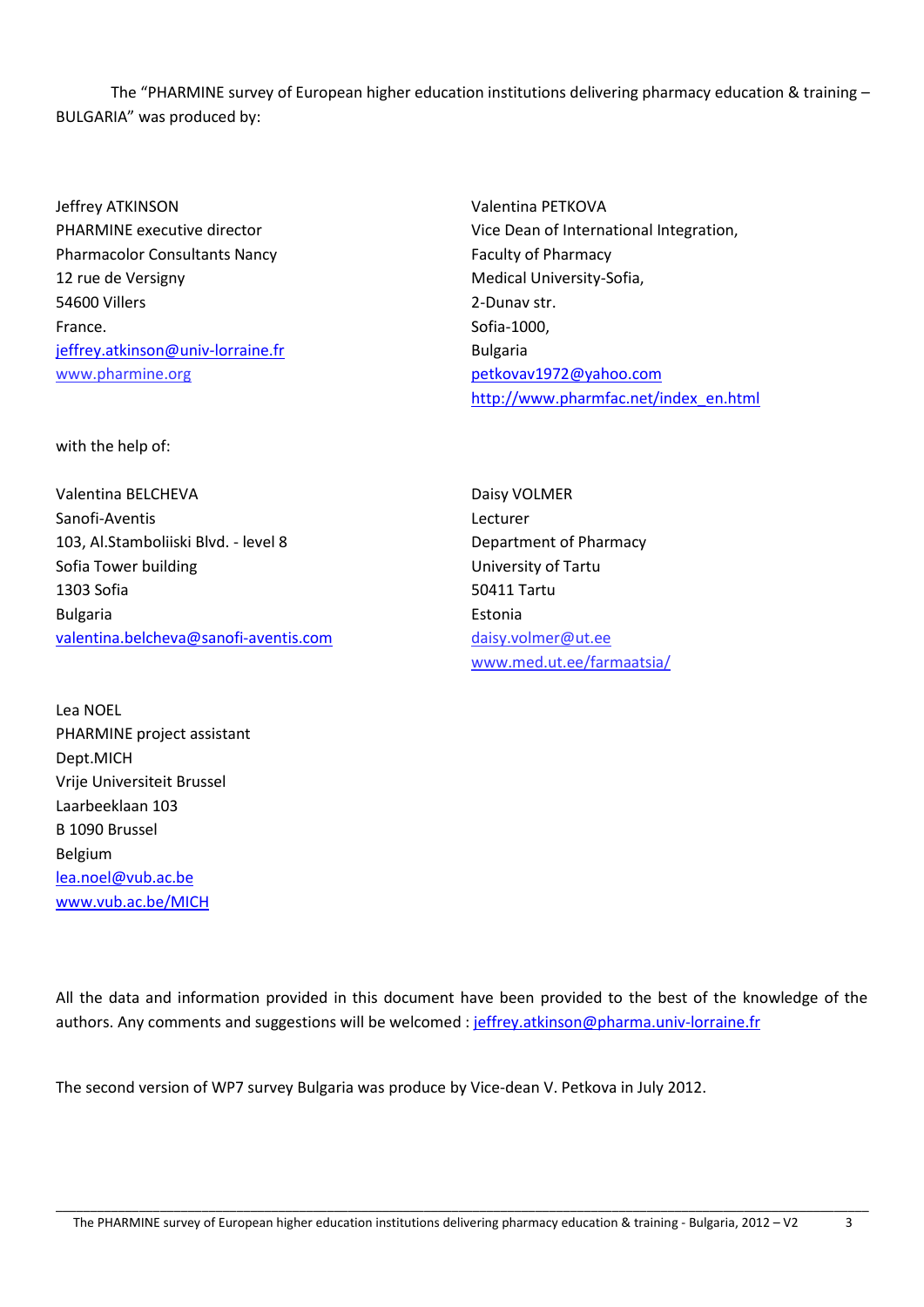# **Contacts in Bulgaria.**

|           | First contact                                    | Second contact        |  |  |
|-----------|--------------------------------------------------|-----------------------|--|--|
| Name      | Valentina Petkova<br>Stefan Nikolov              |                       |  |  |
| HEI       | Faculty of Pharmacy, Medical University of Sofia |                       |  |  |
| Street    | 2-Dunav str.                                     |                       |  |  |
| City, zip | Sofia, 1000                                      |                       |  |  |
| Country   | <b>Bulgaria</b>                                  |                       |  |  |
| Telephone | +359 2 9236593                                   | +359 2 9236542        |  |  |
| Fax       | +359 2 9879874                                   |                       |  |  |
| e-mail    | petkovav1972@yahoo.com,                          | snikolov@pharmfac.net |  |  |
| Website   | http://www.pharmfac.net/organiz/valentina.htm    | http://pharmfac.net/  |  |  |
|           | http://www.pharmfac.net/index_en.html            |                       |  |  |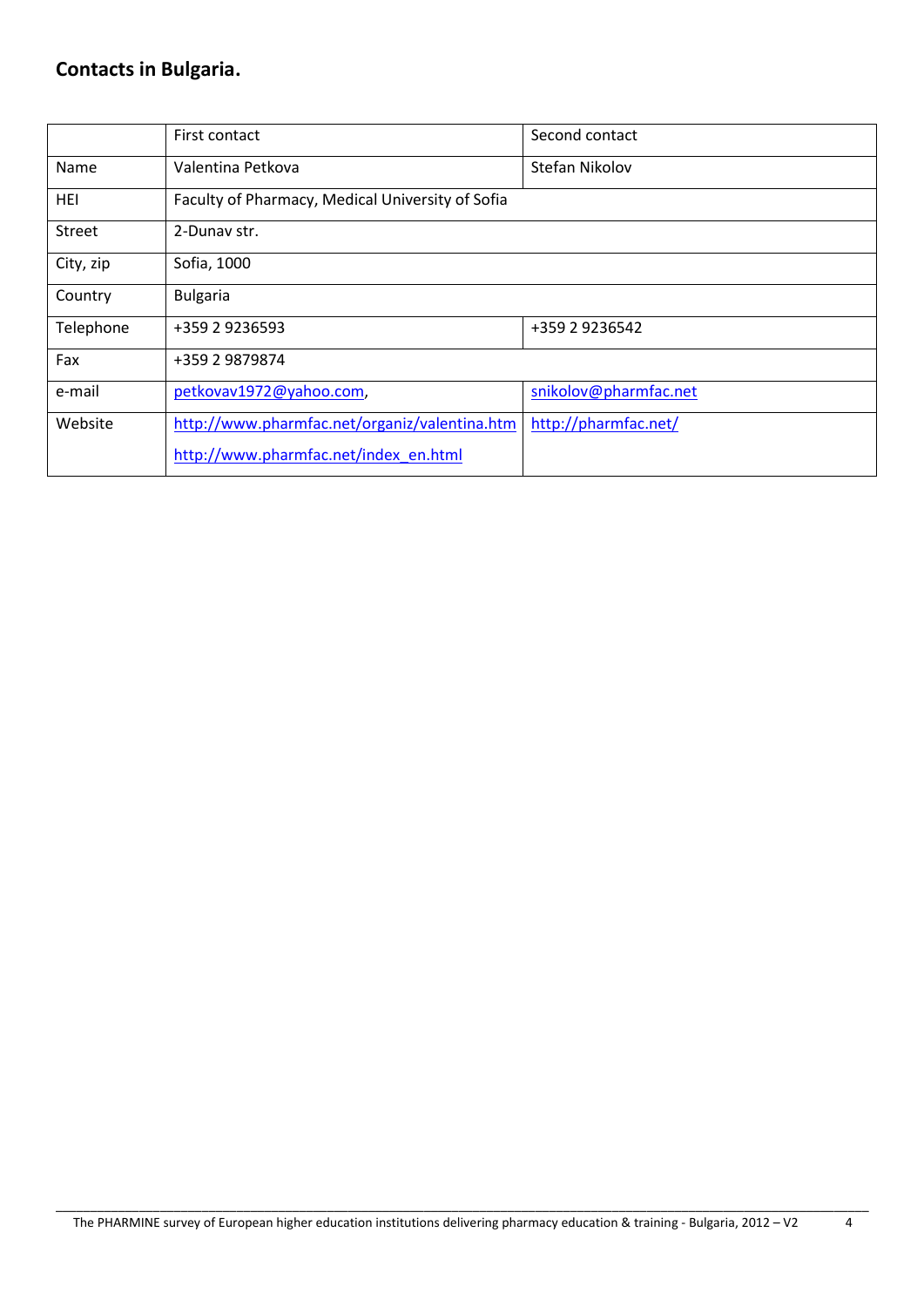This document was validated by the Bulgarian Pharmaceutical Union

БЪЛГӘРСКИ<br>ФӘРМӘЦевтичен<br>СЪЮЗ ARMA President:........  $\cdots$ Miroslav Nenchev, MSc (pharm). http://bphu.eu/index.php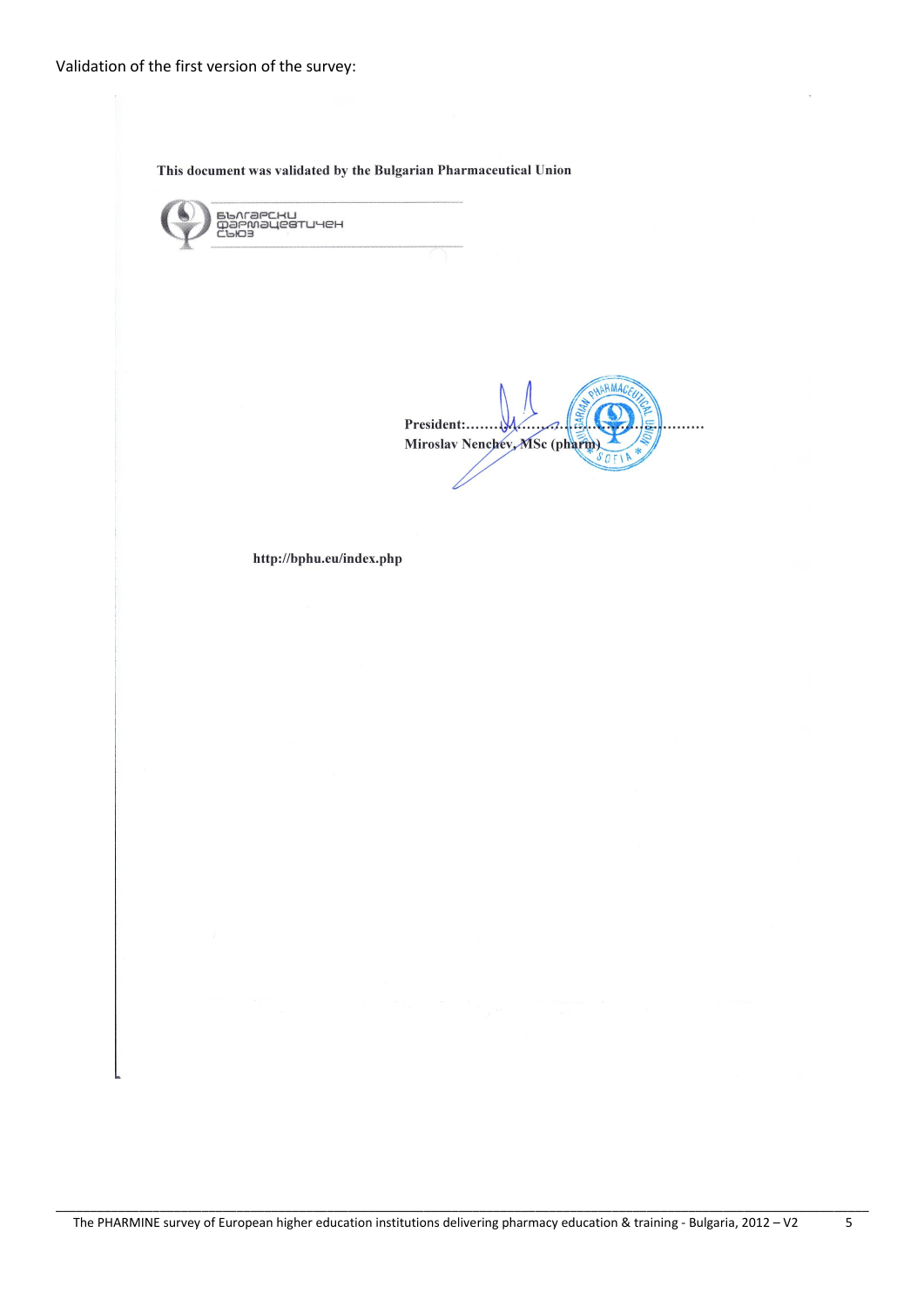## **Index**

|                                                                                  | Page                    |
|----------------------------------------------------------------------------------|-------------------------|
| <b>Summary</b>                                                                   | $\overline{\mathbf{z}}$ |
| <b>Introduction</b>                                                              | 8                       |
| Chapter 1. Organization of the activities of pharmacists,<br>professional bodies | 11                      |
| <b>Chapter 2. Pharmacy HEIs, students and courses</b>                            | 14                      |
| <b>Chapter 3. Teaching and learning methods</b>                                  | 17                      |
| <b>Chapter 4. Subject areas</b>                                                  | 18                      |
| <b>Chapter 5. Impact of the Bologna principles</b>                               | 19                      |
| Chapter 6. Impact of EC directive 2005/36/EC                                     | 20                      |
| The Bulgarian scheme for pharmacy education and training.                        | 21                      |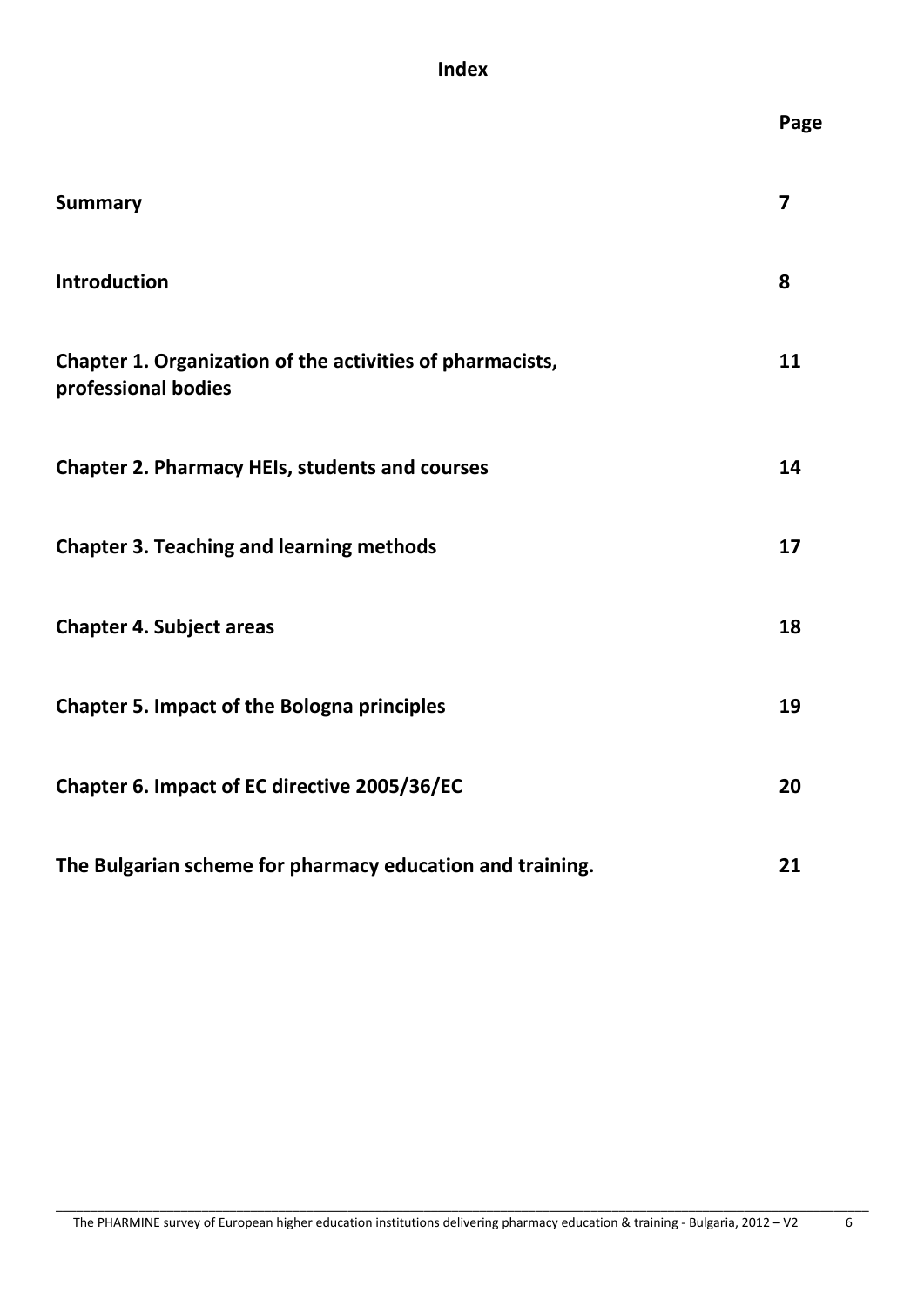### **Summary.**

Pharmacies in Bulgaria have a monopoly on the dispensing of medicinal products, authorised in the Republic of Bulgaria on or without medical prescription, as well as medical devices, food additives, cosmetic, and sanitaryhygienic articles.

*Aptekari*, who act as responsible pharmacists, pharmacy owners and managers follow a 5-year (M.Sc.Pharm.) degree course with a 6 months' traineeship. *Pomoshnik-farmacevti*, who follow a 3 year degree course (also with 6 months' traineeship) can prepare medicines and can dispense OTC medicines in Bulgaria under the supervision of a pharmacist (M.Sc. Pharm.)

The first and second year of the university study for the pharmacists are devoted mainly to chemical sciences, mathematics, botany and medical sciences. Years 3 and 4 centre on pharmaceutical technology, pharmacology, pharmacognosy, pharmaco-economics and social pharmacy, year 5 on pharmaceutical care, patient counselling, pharmacotherapy and medical sciences. A six months traineeship finishes the 5th year together with preparation of a Master's thesis and the 4 state examinations with which university studies typically end.

Industrial pharmacy and clinical (hospital) pharmacy are integrated disciplines at the Faculty of Pharmacy-Sofia, Bulgaria.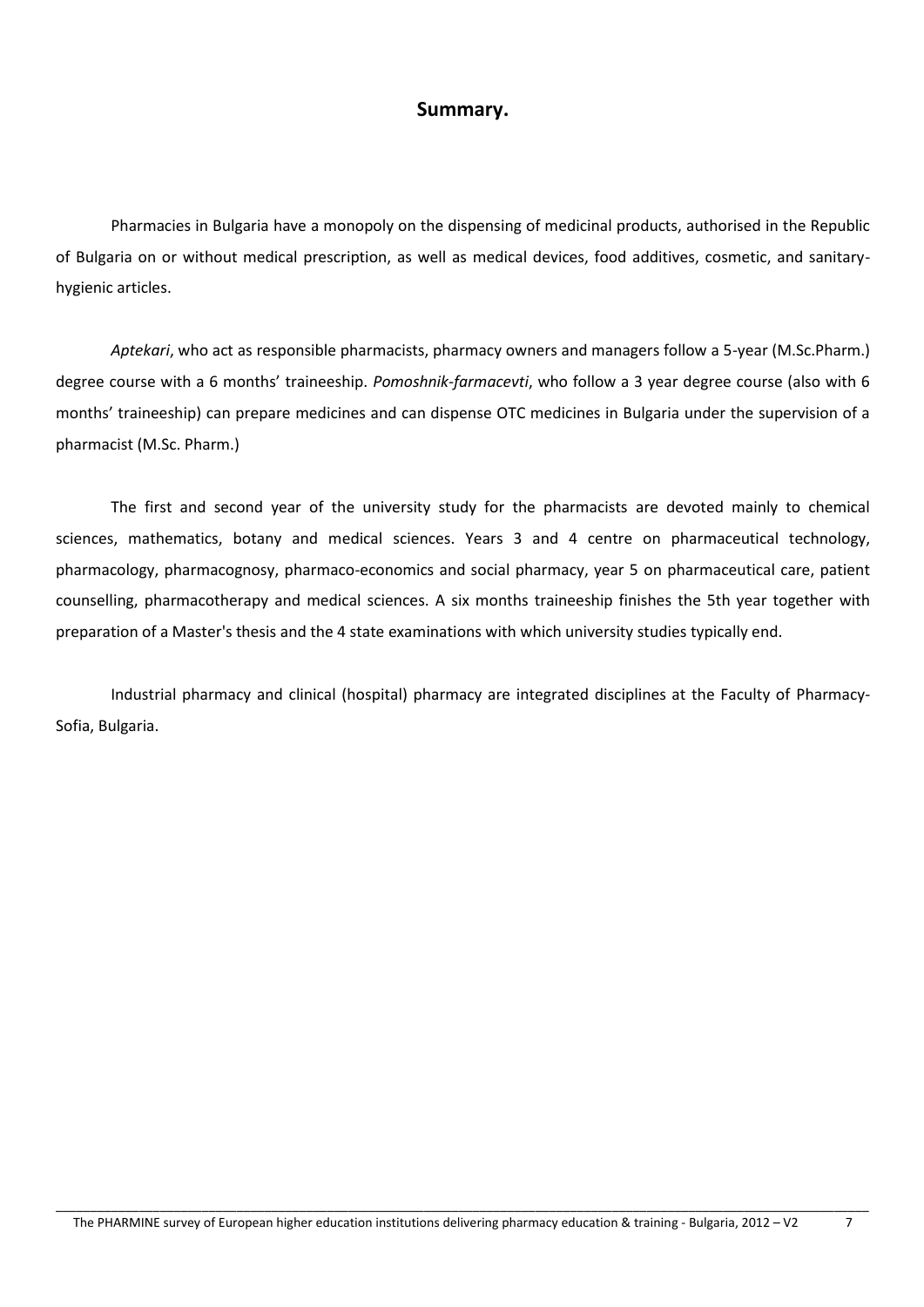### **Introduction.**

Statistics (01.02.2011 unless indicated) Total population: 7 364 570 Gross national income per capita (PPP international \$): 11,180 Life expectancy at birth m/f (years): 70/77.2 Healthy life expectancy at birth m/f (years, 2003): 63/67 Probability of dying under five (per 1 000 live births): 12 Probability of dying between 15 and 60 years m/f (per 1 000 population): 219/93 Total expenditure on health per capita (Intl \$, 2006): 741 Total expenditure on health as % of GDP (2006): 6.9 *From the WHO Statistical Information System (WHOSIS) [\(http://www.who.int/whosis/en/index.html\)](http://www.who.int/whosis/en/index.html)*  See also: [World Health Statistics 2008,](http://www.who.int/whosis/en/index.html) [www.nchi.government.bg](http://www.nchi.government.bg/)

WHO estimates that a person born in Bulgaria in 2003 can expect to live 72 years on average: 76 years if female and 69 years if male. WHO also estimates that Bulgarian people spend 9.6% (7 years) of their lives on average with illness and disability. The infant mortality rate and both its components (neonatal and postnatal mortality rates) increased in Bulgaria between 1988 and 1997 and then decreased. Bulgaria's maternal mortality rate shows substantial variation over time. The maternal mortality rate reported may be underestimated, though; according to WHO/United Nations Children's Fund/United Nations Population Fund estimates for the year 2000, the rate in Bulgaria was about 32 maternal deaths per 100 000 live births, while the nationally reported rate was 18 maternal deaths per 100 000 live births. Between 1990 and 2002, Bulgaria's maternal mortality rate fell by 17%.

The main non-communicable diseases accounted for about 86% of all deaths in Bulgaria (of all deaths, 65% were caused by diseases of the circulatory system and 14% by cancer). External causes accounted for about 4% of all deaths and communicable diseases for less than 1%. Mortality rates place Bulgaria in the upper half of the European countries.

*From the WHP "Highlights on health in Bulgaria", 2005 ([http://www.euro.who.int/Document/E88390.pdf\)](http://www.euro.who.int/Document/E88390.pdf)* 

See also:

Health Systems in Transition – Bulgaria, Vol. 14 No. 3 2012 at: [http://www.euro.who.int/\\_\\_data/assets/pdf\\_file/0006/169314/E96624.pdf](http://www.euro.who.int/__data/assets/pdf_file/0006/169314/E96624.pdf)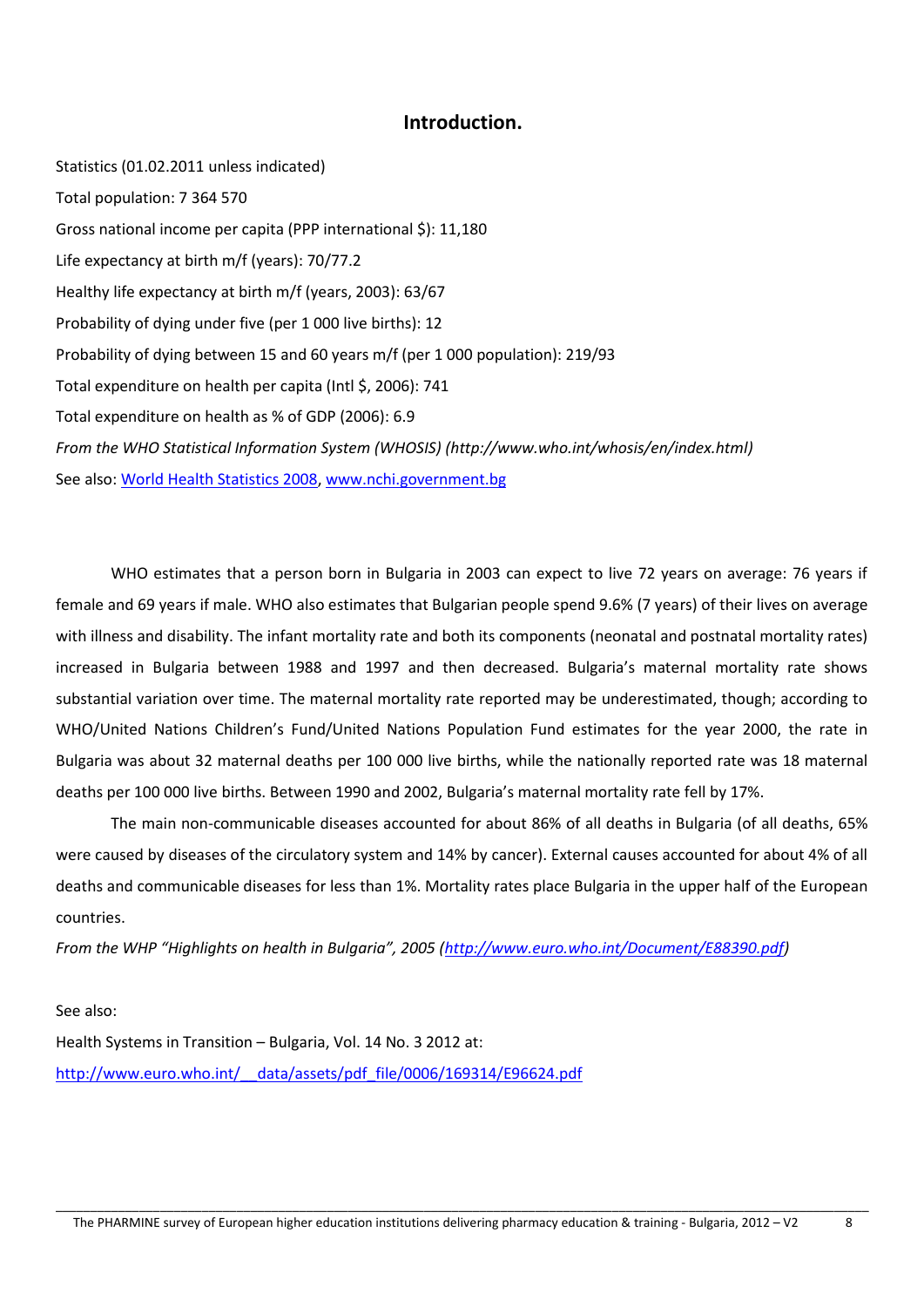The economic, political and social changes in Bulgaria, since 1989 have an important impact on all aspects of social life in the country as well as on pharmaceutical activities. Until 1989, the pharmaceutical system was centralized - community pharmacies, hospital pharmacies, wholesalers, pharmaceutical works and institutes were owned by the state. The import and export of drugs were controlled by the state.

After the changes in 1989, the Bulgarian pharmaceutical system is oriented towards the private sector. Community pharmacies, wholesalers, and many drug manufacturers are all private. The first Bulgarian Law on drugs and pharmacies in human medicine was introduced in 1995. It lays out the structure for harmonization of Bulgarian drug regulatory affairs with those of the European Union. All these specific circumstances, together with – on a more global level - new drug discoveries, new pharmaceutical technologies and methodologies are a constant challenge leading reconsideration of the role of pharmacists in the Bulgarian health care system. Before these changes the Bulgarian pharmacists used their skills to manufacture drugs in the pharmacy. Now, pharmacists apply different skills that require a detailed knowledge of communications and human behaviour in order to scientifically dispense medications, to counsel patients about their health, the proper application of their prescribed and OTC drugs. They are also responsible for monitoring patients, in order to avoid adverse drug reactions and to achieve maximum benefit from the treatment. A very recent development is the implementation of the concept of "Pharmaceutical care" as a central element of pharmacy practice. The Medical University in Sofia, Bulgaria consists of three Faculties: medicine, dentistry and pharmacy.

The pharmacy faculty is the oldest in Bulgaria that educates pharmaceutical specialists. The duration of the education is 5 years for community, hospital and industrial pharmacists. All the graduates receive a "Master of Pharmacy" degree. One hundred to one hundred and twenty Bulgarian and 25-30 foreign students are accepted for training every year. There are 6 departments in the Faculty of Pharmacy:

- A/ Pharmaceutical Technology and Bio-pharmacy
- B/ Pharmacognosy and Pharmaceutical Botany
- C/ Pharmaceutical Chemistry
- D/ Chemistry
- E/ Pharmacology and Toxicology
- F/ Social Pharmacy

After graduation students can specialize for a further 3 years. Whilst working in a hospital or industrial environment, they follow a study program and 2 weeks per year they have courses at the Faculty of Pharmacy. After the 3rd year they pass a state examination in a given speciality.

Since 1989 there have been many changes in the curriculum of the Faculty of Pharmacy in order to tune courses and diplomas with those of the other schools in the EU. Many new aspects and study areas have been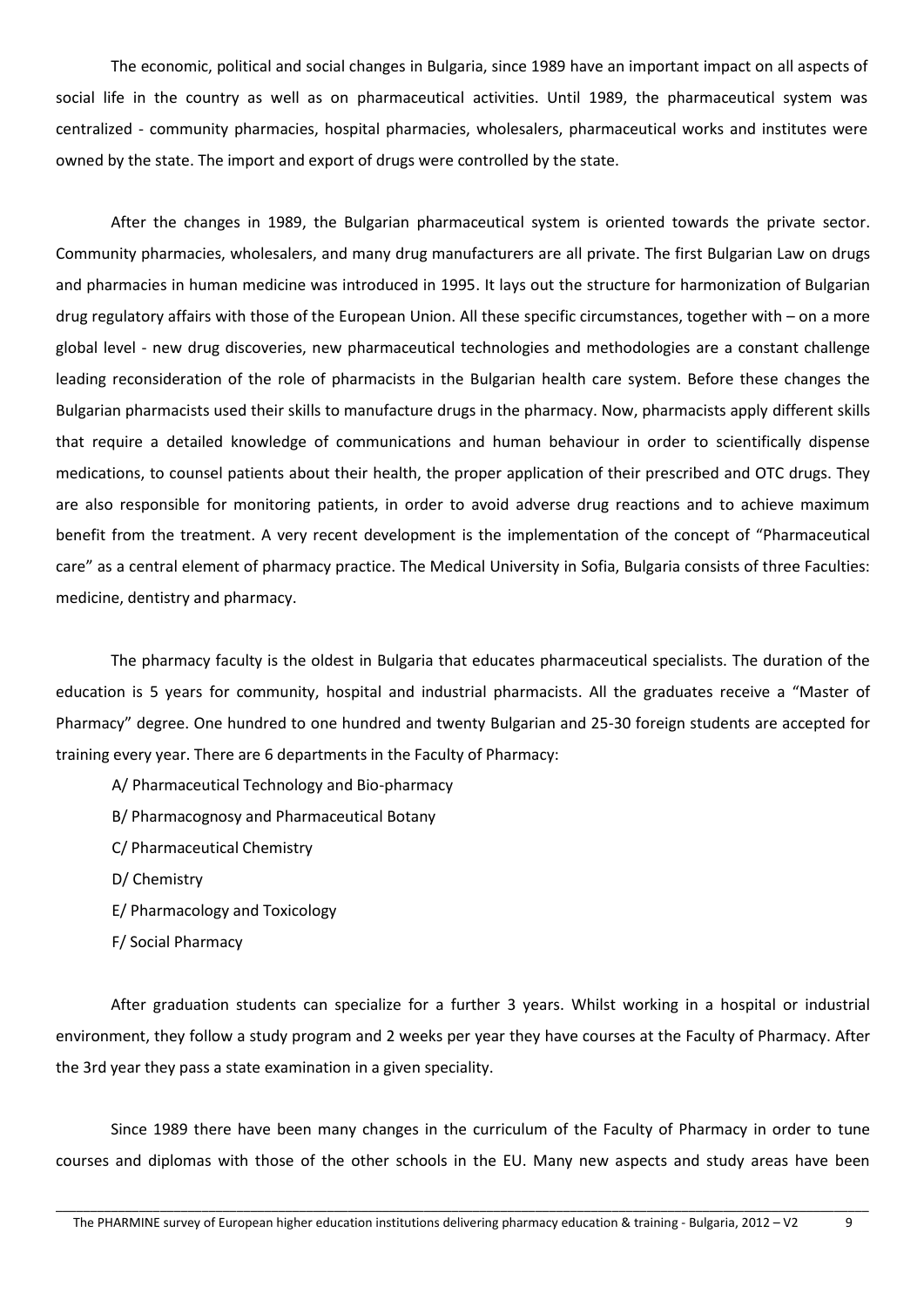introduced such as: bio-pharmacy, clinical laboratory testing and analysis, biology and many others. In the special case of the Department of Social Pharmacy many new study areas have been introduced such as: history of pharmacy, pharmaco-epidemiology, pharmaco-economics, pharmaceutical law, pharmaceutical marketing and pharmaceutical management. In 2000 a new course in pharmaceutical care was introduced. The lectures and seminars on this latter subject are given during the first semester of the fifth year. The lectures synthesize the knowledge gained during the 5-year pharmacy course and blend this with new communication skills and the development of the logic of pharmaceutical care. University lecturers together with the help of pharmacy practitioners, provide the training.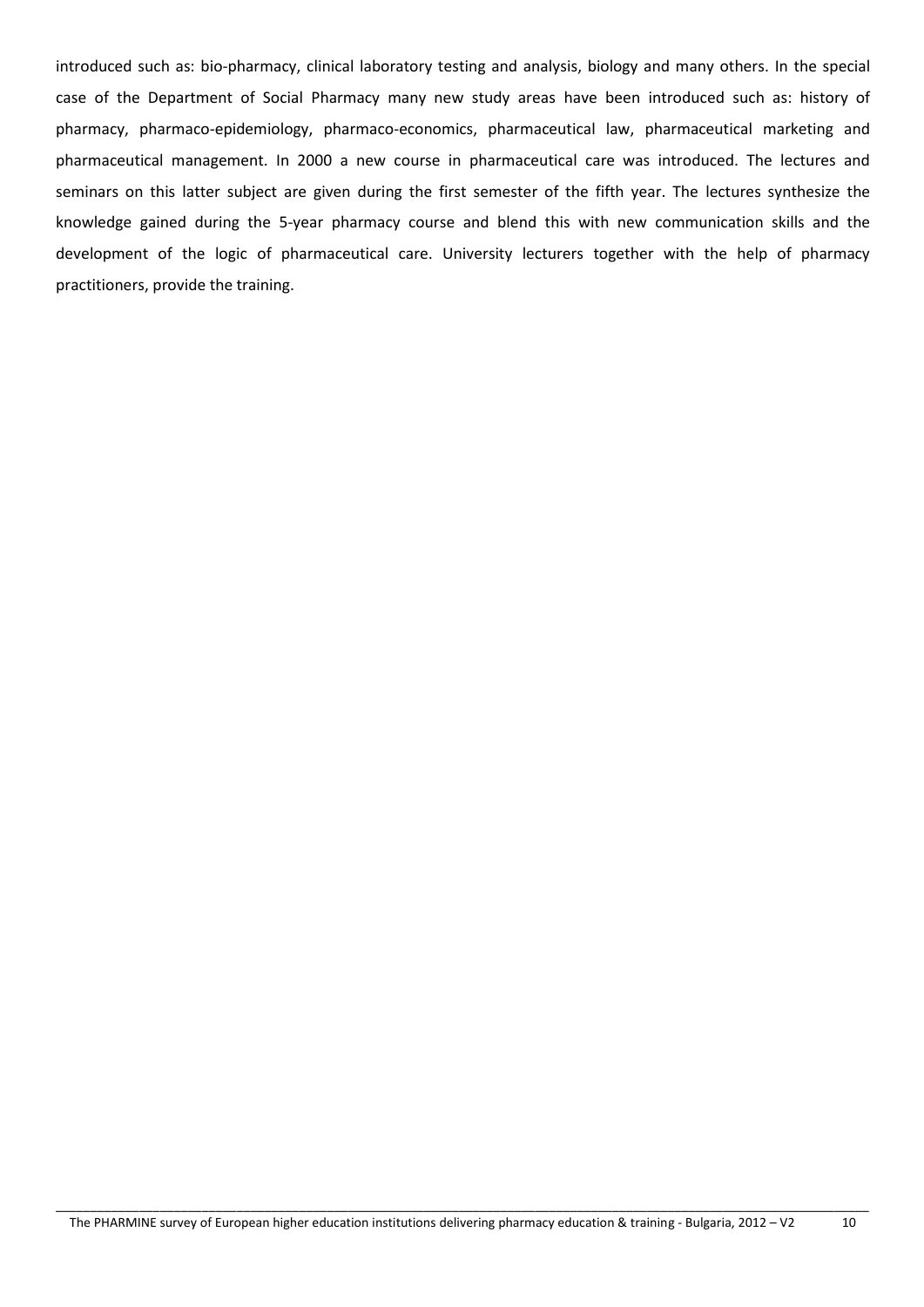# **Chapter 1. Organization of the activities of pharmacists, professional bodies**

|                                                     | Y/N,           | Comments.                                                                                                                                                   |  |  |
|-----------------------------------------------------|----------------|-------------------------------------------------------------------------------------------------------------------------------------------------------------|--|--|
|                                                     | number or<br>% |                                                                                                                                                             |  |  |
| <b>Community pharmacy</b>                           |                |                                                                                                                                                             |  |  |
| Pharmacists                                         | 5500-6000      | 1300 inhabitants / pharmacist                                                                                                                               |  |  |
| Pharmacies                                          | 4500           | 1.2 - 1.3 pharmacists per pharmacy                                                                                                                          |  |  |
|                                                     |                | 1700 inhabitants / pharmacy                                                                                                                                 |  |  |
| Competences and roles                               |                | After graduation from the University the pharmacists can work in a pharmacy                                                                                 |  |  |
| of<br>community                                     |                | and can perform drug preparation, dispensing of drugs and consulting                                                                                        |  |  |
| pharmacists                                         |                | patients on the proper drug treatment and pharmaceutical care plan:                                                                                         |  |  |
|                                                     |                | identifying drug-related problems, making a plan for proper drug treatment,                                                                                 |  |  |
|                                                     |                | monitoring of the treatment, etc.                                                                                                                           |  |  |
| ownership<br>of<br>ls<br>a<br>community<br>pharmacy | No             | A natural or legal person registered as a trader under the Bulgarian legislation<br>or under the legislation of an EU Member State, who has signed a labour |  |  |
| limited to pharmacists?                             |                | contract or a contract for management of a pharmacy with a master of                                                                                        |  |  |
|                                                     |                | pharmacy, and in the cases provided under the law $-$ with an assistant                                                                                     |  |  |
|                                                     |                | pharmacists (this is in the cases that in the settlement there is no master of                                                                              |  |  |
|                                                     |                | pharmacy who can manage a pharmacy until the coming of master of                                                                                            |  |  |
|                                                     |                | pharmacy and there should be dispensed only OTC drugs) shall be entitled to                                                                                 |  |  |
|                                                     |                | carry out retail trade in medicinal products. One person may open not more                                                                                  |  |  |
|                                                     |                | than 4 pharmacies on the territory of the Republic of Bulgaria.                                                                                             |  |  |
|                                                     |                | http://old.bda.bg/bda_old/web_engl/main.htm                                                                                                                 |  |  |
| Rules on geographical                               | No             |                                                                                                                                                             |  |  |
| distribution of                                     |                |                                                                                                                                                             |  |  |
| pharmacies?                                         |                |                                                                                                                                                             |  |  |
| Are drugs and<br>healthcare products                | No             | Medicinal products, medical devices authorised in Republic of Bulgaria on                                                                                   |  |  |
| available to the general                            |                | or without medical prescription, as well as food additives, cosmetic, and<br>sanitary-hygienic articles are sold only in pharmacies.                        |  |  |
| public by channels                                  |                | There are no Internet or mail-order pharmacies in Bulgaria. The bargain                                                                                     |  |  |
| other than pharmacies?                              |                | trade with drug products shall be prohibited. The sale of medicinal                                                                                         |  |  |
|                                                     |                | products dispensed on medical prescription via internet shall be                                                                                            |  |  |
|                                                     |                | prohibited.                                                                                                                                                 |  |  |
| Are persons other than                              | Yes            | Besides of pharmacists, assistant pharmacists are considered as professional                                                                                |  |  |
| pharmacists involved in                             |                | staff at pharmacy.                                                                                                                                          |  |  |
| community practice?                                 |                | Article 220/3 of the Bulgarian Medicinal Products act states that "(3) An                                                                                   |  |  |
|                                                     |                | assistant pharmacist may carry out all operations under Article 219,                                                                                        |  |  |
|                                                     |                | Paragraph 1 in the presence and under the control of a master of pharmacy,                                                                                  |  |  |
|                                                     |                | with the exception of: dispensation of medicinal products under medical                                                                                     |  |  |
|                                                     |                | prescription, control and consultations."                                                                                                                   |  |  |
|                                                     |                | (http://old.bda.bg/bda_old/web_engl/main.htm)                                                                                                               |  |  |
|                                                     |                | Assistant Pharmacist's Code 5.7.: The students graduated from that speciality                                                                               |  |  |
|                                                     |                | can work at the clinical pharmacy, at herbal stores, sanitary and drug stores,                                                                              |  |  |
|                                                     |                | stores, pharmacy<br>laboratories,<br>science<br>pharmacy<br>institutes<br>and                                                                               |  |  |
|                                                     |                | pharmaceutical factories. (http://old.mu-sofia.bg/index.php?p=166&l=1).                                                                                     |  |  |
| Their titles and                                    |                | There is no official data and it varies.                                                                                                                    |  |  |
| number(s)                                           |                | There is no limitation on the number, and some pharmacies work without                                                                                      |  |  |
|                                                     |                | assistant pharmacists.                                                                                                                                      |  |  |
|                                                     |                | There is a register of the pharmacists (every regional pharmaceutical union                                                                                 |  |  |
|                                                     |                | has such a register), but not of the assistant pharmacists                                                                                                  |  |  |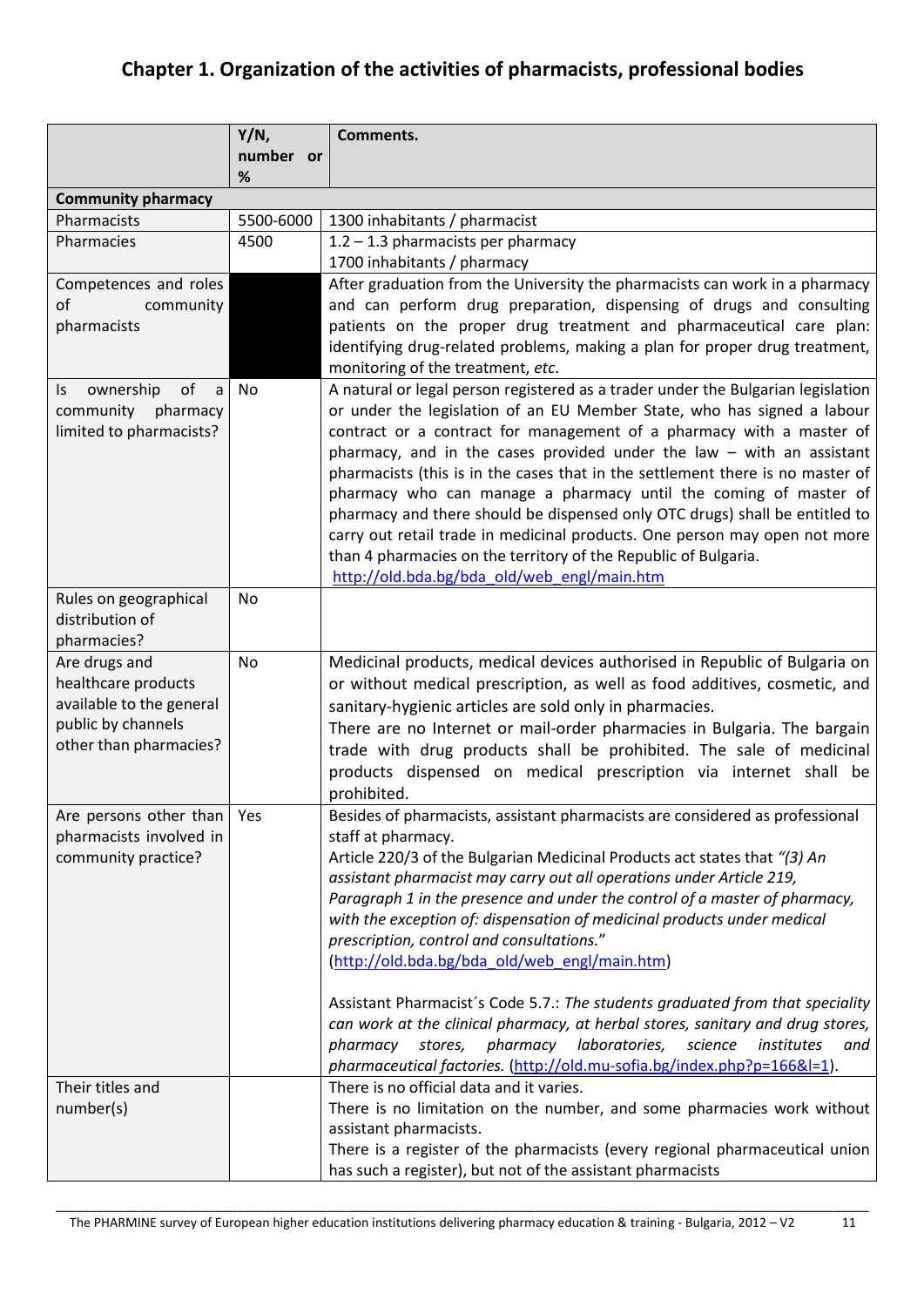| Organisation providing                           |                | There are five pharmaceutical colleges that provide education for assistant                     |  |  |  |
|--------------------------------------------------|----------------|-------------------------------------------------------------------------------------------------|--|--|--|
| and validating the E&T                           |                | pharmacists in:                                                                                 |  |  |  |
|                                                  |                | 1. Sofia http://mu-sofia.bg/node/32,                                                            |  |  |  |
|                                                  |                | 2. Varna http://www.mu-                                                                         |  |  |  |
|                                                  |                | varna.bg/muVarna/index.php?option=com content&task=view&id=1                                    |  |  |  |
|                                                  |                | 93&Itemid=122;                                                                                  |  |  |  |
|                                                  |                | 3. Plovdiv http://www.medcollege-plovdiv.org/                                                   |  |  |  |
|                                                  |                | Bourgas http://www.btu.bg/bg/homebg.htm<br>4.                                                   |  |  |  |
|                                                  |                | 5. Pleven http://www.mu-pleven.bg/index.php?lang=en&Itemid=254                                  |  |  |  |
| Duration of studies                              | 3              | Studies of assistant pharmacists cannot be compared to bachelor studies at a                    |  |  |  |
| (years)                                          |                | university. There is no bachelor degree of pharmaceutical education in                          |  |  |  |
|                                                  |                | Bulgaria. There are unified requirements for achievement of higher education                    |  |  |  |
|                                                  |                | as assistant pharmacist (2008). The entrance is after participation in                          |  |  |  |
|                                                  |                | competition in biology, while the competition for studying pharmacy one has                     |  |  |  |
|                                                  |                | to compete in biology and chemistry. In some colleges the entrance is after                     |  |  |  |
|                                                  |                | interview.                                                                                      |  |  |  |
| Subject areas                                    |                | Basic pharmaceutical sciences like pharmaceutical chemistry, pharmaceutical                     |  |  |  |
|                                                  |                | technology, drug legislation. etc. minimum 1200 hours                                           |  |  |  |
| Competences and roles                            |                | Assist a pharmacist - no medicines dispensing function and dispensing OTC                       |  |  |  |
|                                                  |                | medicines under the supervision of a pharmacist.                                                |  |  |  |
| <b>Hospital pharmacy</b><br>Does such a function |                |                                                                                                 |  |  |  |
| exist?                                           | Yes            | The Bulgarian branch of the EAHP is the professional Organization of the<br>hospital pharmacies |  |  |  |
|                                                  |                | (http://ohpb.org/)                                                                              |  |  |  |
| Number<br>of<br>hospital                         | 114            | Number of pharmacists registered with the Bulgarian Association of Hospital                     |  |  |  |
| pharmacists                                      |                | Pharmacists                                                                                     |  |  |  |
|                                                  |                | (http://ohpb.org/pobfb/registar)                                                                |  |  |  |
| Number<br>of<br>hospital                         |                | There 324 hospitals in Bulgaria -most of them have a hospital pharmacy.                         |  |  |  |
| pharmacies                                       |                |                                                                                                 |  |  |  |
| Competences and roles                            |                | Preparation of and dispensing drugs on the hospital wards and also:                             |  |  |  |
| of hospital pharmacists                          |                | Part of multidisciplinary patient-care team                                                     |  |  |  |
|                                                  |                | Purchasing of drugs and medical material                                                        |  |  |  |
|                                                  |                | Monitoring of drug use                                                                          |  |  |  |
|                                                  |                | Production of patient-specific medicines                                                        |  |  |  |
|                                                  |                | Participation in clinical studies                                                               |  |  |  |
| <b>Pharmaceutical and related industries</b>     |                |                                                                                                 |  |  |  |
| Number of companies                              | 22             | EFPIA has 22 members in Bulgaria. (http://www.arpharm.org/en) The                               |  |  |  |
| with production, R&D                             |                | representative is the Association of the research-based<br><b>Bulgarian</b>                     |  |  |  |
| and distribution                                 |                | pharmaceutical manufacturers in Bulgaria.                                                       |  |  |  |
| Number of companies 9                            |                | Examples:                                                                                       |  |  |  |
| producing generic drugs                          |                | Actavis http://www.actavis.bg/bg/default.htm                                                    |  |  |  |
| only                                             |                | Sopharma (http://www.sopharma.bg/                                                               |  |  |  |
|                                                  |                | and more than 50 smaller generic companies now have manufacturing                               |  |  |  |
|                                                  |                | capacity.                                                                                       |  |  |  |
| <b>Industrial pharmacy</b>                       |                |                                                                                                 |  |  |  |
| Number of pharmacists                            | $^{\sim}$ 1000 | <10% students take the industrial pharmacy option in the HEI.                                   |  |  |  |
| working in industry                              |                |                                                                                                 |  |  |  |
| Competences and roles                            |                | Drug manufacturing, control, analysis, registration, etc.                                       |  |  |  |
| <b>Other sectors</b>                             |                |                                                                                                 |  |  |  |
| which<br><b>Sectors</b><br>in                    |                | Academia Faculties of pharmacy                                                                  |  |  |  |
| pharmacists<br>are                               |                | Wholesale<br>٠                                                                                  |  |  |  |
| employed                                         |                | medical and pharmaceutical information                                                          |  |  |  |
|                                                  |                | <b>Bulgarian Drug Agency</b>                                                                    |  |  |  |

The PHARMINE survey of European higher education institutions delivering pharmacy education & training - Bulgaria, 2012 – V2 12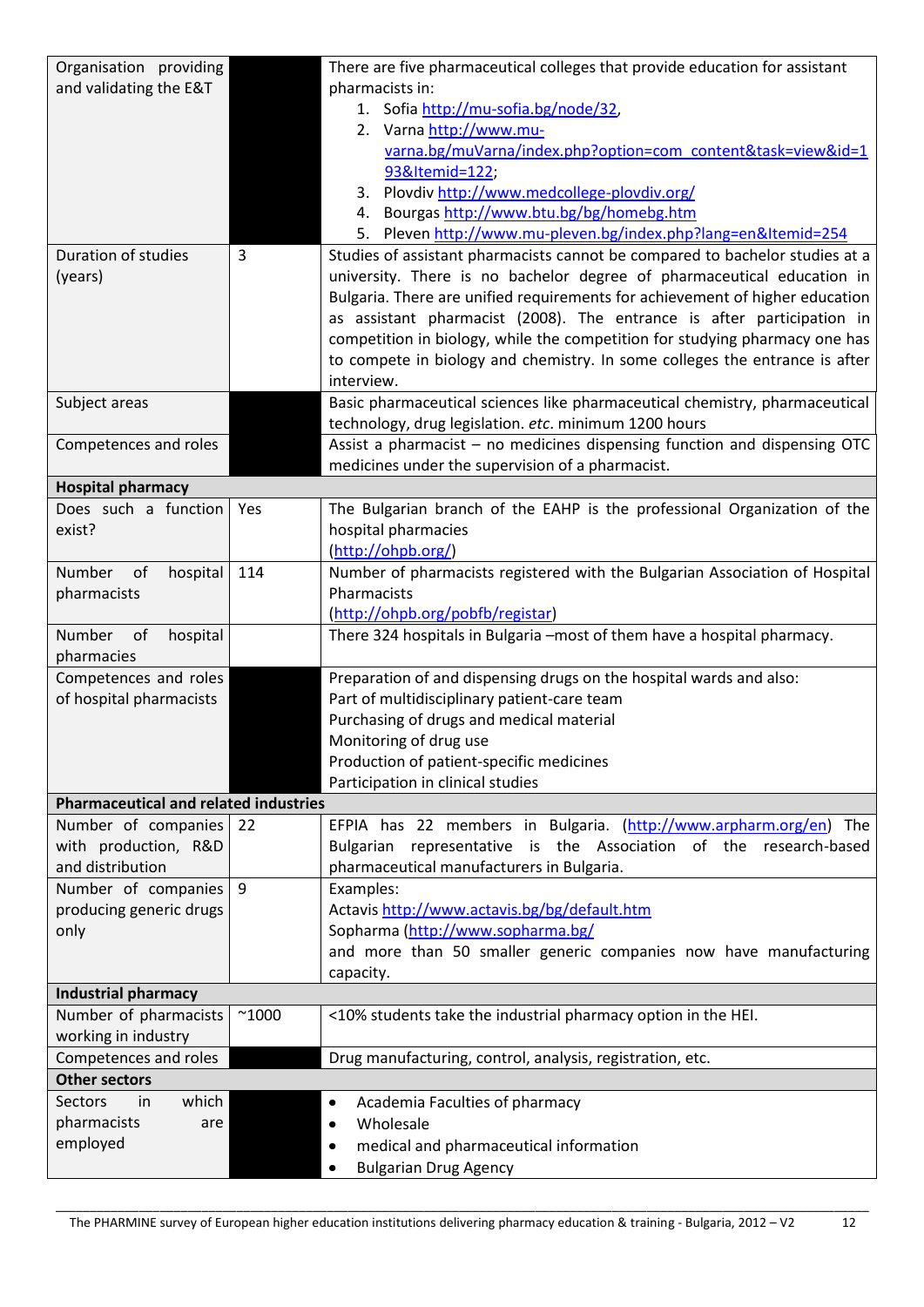|                                    |     | Ministry of health                                                             |  |  |  |
|------------------------------------|-----|--------------------------------------------------------------------------------|--|--|--|
|                                    |     | Representative offices of Bulgarian and foreign drug companies                 |  |  |  |
|                                    |     | Drug manufacturing in the Bulgarian drug companies.                            |  |  |  |
| Competences and roles              |     | Teaching, tutoring, drug accounting, communication, advertising, etc.          |  |  |  |
| in other sectors                   |     |                                                                                |  |  |  |
| Roles of professional associations |     |                                                                                |  |  |  |
| Registration of                    | Yes | The Bulgarian Pharmaceutical Union                                             |  |  |  |
| pharmacists                        |     | (http://bphu.eu/about us.php?id page=1)                                        |  |  |  |
|                                    |     | provides a certificate of entry onto the register of the corresponding         |  |  |  |
|                                    |     | Regional College of the Bulgarian Pharmaceutical Union to every master of      |  |  |  |
|                                    |     | pharmacy who is at the head of a pharmacy.                                     |  |  |  |
|                                    |     | In order to be registered as a professional pharmacist one has to submit       |  |  |  |
|                                    |     | to the Bulgarian Pharmaceutical Union:                                         |  |  |  |
|                                    |     | Diploma for higher pharmaceutical education<br>1.                              |  |  |  |
|                                    |     | Diploma/s for specializations or PhD/DSc/Associate<br>2.                       |  |  |  |
|                                    |     | professor/Professor                                                            |  |  |  |
|                                    |     | 3.<br>Document from the working place that he/she is working as a              |  |  |  |
|                                    |     | pharmacist                                                                     |  |  |  |
|                                    |     | A certificate showing no previous criminal conviction.<br>4.                   |  |  |  |
|                                    |     | After approval the pharmacist becomes a member of the Bulgarian                |  |  |  |
|                                    |     | Pharmaceutical Union and gains his/her unique identification number as a       |  |  |  |
|                                    |     | pharmacist; this information is published in the Bulgarian government official |  |  |  |
|                                    |     | gazette.                                                                       |  |  |  |
| Creation of pharmacies             | Yes | The Minister of Health issues an authorisation for retail trade in medicinal   |  |  |  |
| and control of                     |     | products in a pharmacy. The Bulgarian Pharmaceutical Union controls the        |  |  |  |
| territorial distribution           |     | implementation of requirements for the retail trade of medicines.              |  |  |  |
| Ethical and other                  | Yes | The Bulgarian Pharmacists Union has an ethical code for pharmacy practice.     |  |  |  |
| aspects of professional            |     | (pdf version in Bulgarian only)                                                |  |  |  |
| conduct                            |     |                                                                                |  |  |  |
| QA and validation of               | Yes | The quality commission of the Bulgarian Pharmacists Union.                     |  |  |  |
| <b>HEI courses</b>                 |     | http://bphu.eu/manage.php?id page=10                                           |  |  |  |

| <b>Websites</b>                       |                                                 |
|---------------------------------------|-------------------------------------------------|
| <b>Bulgarian Drug Agency</b>          | www.bda.bg                                      |
|                                       | In English: http://www.bda.bg/index.php?lang=en |
| <b>Bulgarian Pharmaceutical Union</b> | http://bphu.org/                                |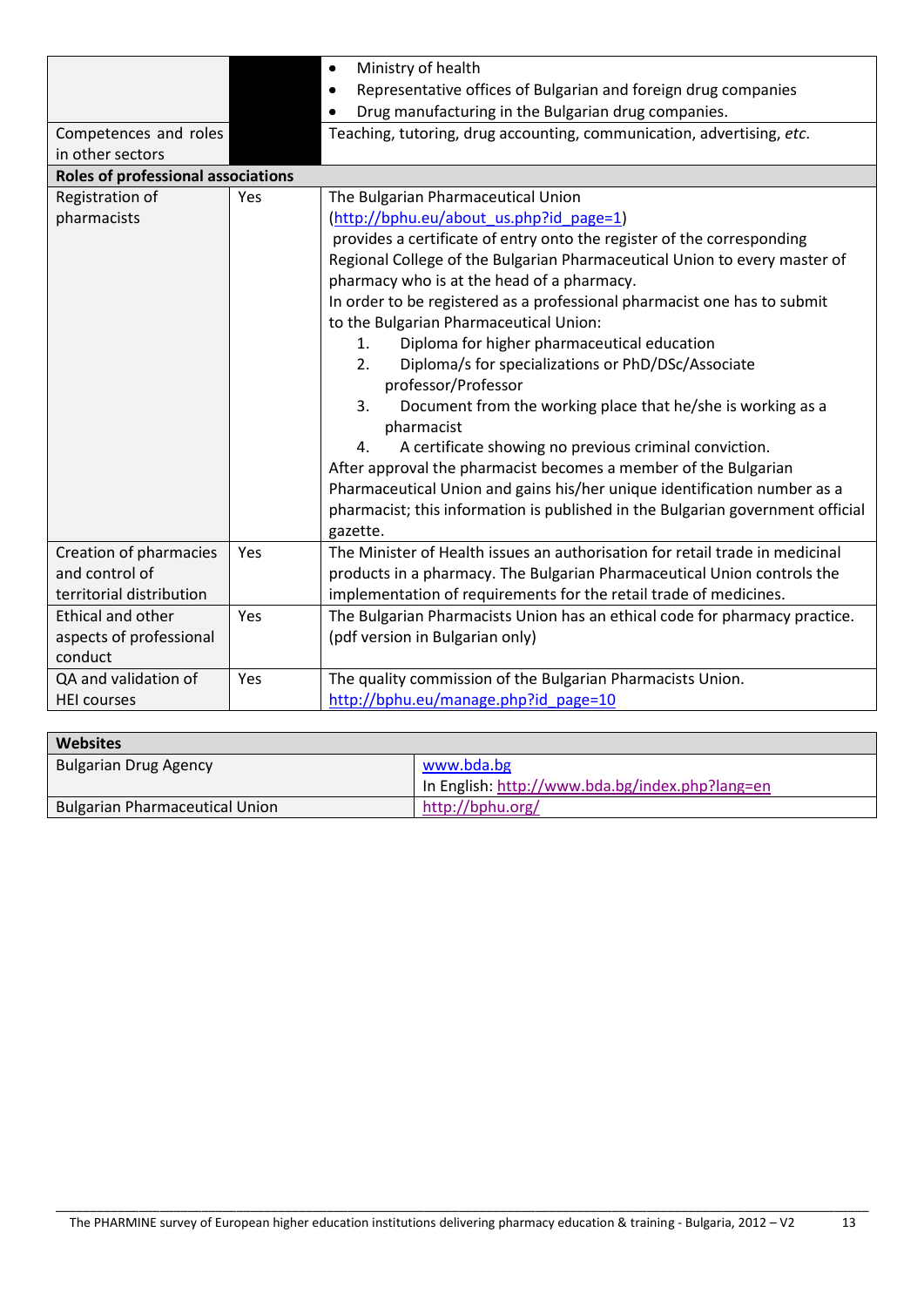# **Chapter 2. Pharmacy HEIs, students and courses**

|                                               | Y/N,             | If you wish to expand your answer, please add your comments below.             |
|-----------------------------------------------|------------------|--------------------------------------------------------------------------------|
|                                               | number<br>or $%$ |                                                                                |
| <b>Total number of HEIs</b>                   | 4                | Pharmacy HEIs:                                                                 |
| in your country                               |                  | 1. Medical University of Sofia: www.pharmfac.net                               |
|                                               |                  | 2. University of Plovdiv: http://meduniversity-                                |
|                                               |                  | plovdiv.bg/index.php?lang_id=2&prm=fac&subprm=farf                             |
|                                               |                  | University of Varna: http://www.mu-varna.bg/ (accepting students in<br>3.      |
|                                               |                  | 2009)                                                                          |
|                                               |                  | 4. Sofia University: http://www.uni-                                           |
|                                               |                  | sofia.bg/index.php/eng/faculties/faculty of chemistry and pharmacy             |
| Public                                        | 3                |                                                                                |
| <b>Organisation of HEIs</b>                   |                  |                                                                                |
| Attached to a medical                         | Yes              | The Faculties of Pharmacy in Sofia, Plovdiv and Varna are faculties of the     |
| faculty                                       |                  | corresponding Medical Universities. The Faculty of Chemistry and pharmacy is   |
|                                               |                  | part of the Sofia University.                                                  |
| Do HEIs offer B and M                         | <b>No</b>        | Only M degree                                                                  |
| degrees?<br><b>Bulgaria</b>                   |                  |                                                                                |
|                                               |                  |                                                                                |
| <b>Teaching staff</b>                         |                  |                                                                                |
| Staff (nationals)                             | 250              | varies for the different faculties                                             |
| Professionals from                            | 20               | They are from the pharmacies (supervision of student traineeships),            |
| outside the HEIs                              |                  | pharmaceutical companies, wholesalers, etc.                                    |
| <b>Students</b>                               |                  |                                                                                |
| Number of places on                           | 260+ per         | For 2012:                                                                      |
| entry following                               | year             | (http://www.medfaculty.org/forum/index.php?action=printpage;topic=6177.0)      |
| secondary school                              |                  | Faculty of Pharmacy - Sofia: 120                                               |
|                                               |                  | Faculty of Pharmacy - Plovdiv: 60                                              |
|                                               |                  | Faculty of Pharmacy - Varna: 30                                                |
|                                               |                  | Sofia University - 50 students                                                 |
| Number of applicants                          |                  | Sofia: 3.4                                                                     |
| for entry                                     |                  | Plovdiv: 1.8                                                                   |
| Graduates that                                | 250 per          | The number of graduates during past five years was similar. The reason for the |
| become registered                             | year             | drop-outs was mainly not passing the semester exams.                           |
| pharmacists.                                  |                  | Drop-outs: 84 per year                                                         |
| Number of                                     | 20 per           | Mainly from Greece and Cyprus. These are not ERASMUS exchange students         |
| international students                        | year             | but full time students.                                                        |
| (from EU)                                     |                  |                                                                                |
| Number of                                     | $=$ /> 35 per    | Mainly from Macedonia, Turkey, Morocco, Tunisia and Serbia.                    |
| international students                        | year             |                                                                                |
| (non EU)                                      |                  |                                                                                |
| Entry requirements following secondary school |                  |                                                                                |
| Specific national                             | Yes              | National entrance examination in biology and chemistry                         |
| entrance examination                          |                  |                                                                                |
| Other form of entry                           | Yes              | From other Universities outside EU if they fulfill the National requirements.  |
| requirement at a                              |                  | No advance level entry possible.                                               |
| national level                                |                  |                                                                                |
| Is there a national                           | No               |                                                                                |
| numerus clausus?                              |                  |                                                                                |

The PHARMINE survey of European higher education institutions delivering pharmacy education & training - Bulgaria, 2012 – V2 14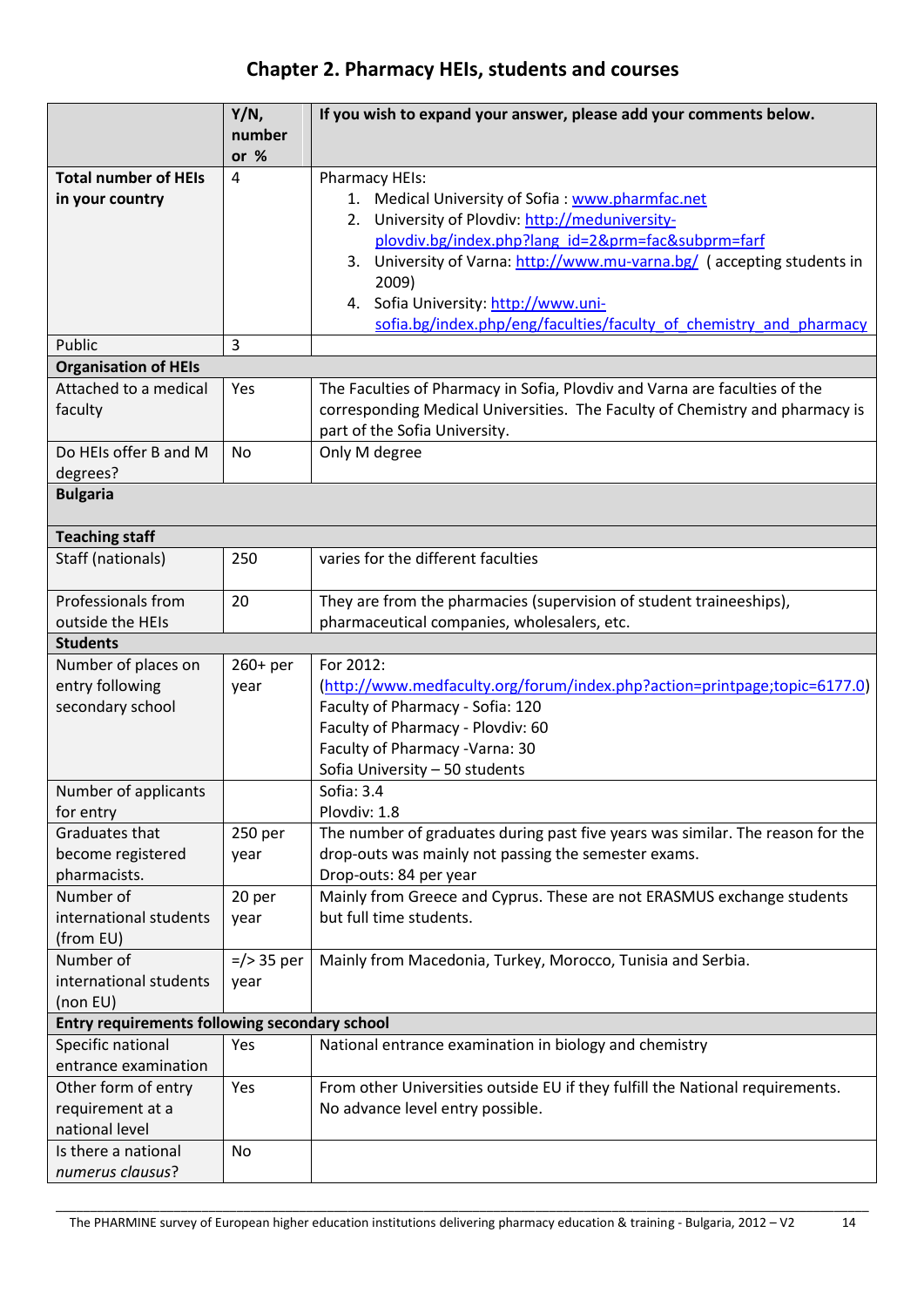| Fees per year                   |              |                                                                                  |
|---------------------------------|--------------|----------------------------------------------------------------------------------|
| For home students               | 375€         |                                                                                  |
| For EU MS students              | 375€         |                                                                                  |
| For non EU students             | 6000€        |                                                                                  |
| Length of course                | 5 years      |                                                                                  |
| Specialization                  |              |                                                                                  |
| Do HEIs provide                 | Yes          |                                                                                  |
| specialized courses?            |              |                                                                                  |
| In which years?                 | $3, 4$ and   |                                                                                  |
|                                 | $5th$ ; also |                                                                                  |
|                                 | post-        |                                                                                  |
|                                 | graduate     |                                                                                  |
| In which specialisation         |              | Industry and clinical pharmacy after the 3 <sup>rd</sup> year.                   |
| (industry, hospital)?           |              |                                                                                  |
| What are the student            | 15 and 12    | Following graduation there is a possibility to start postgraduate specialization |
| numbers in each                 | for pre-     | (3 years' course) in one of 5 different areas:                                   |
| specialization?                 | graduate     | 1. industrial pharmacy                                                           |
|                                 |              | social pharmacy<br>2.                                                            |
|                                 |              | pharmacognosy<br>3.                                                              |
|                                 |              | 4. pharmaceutical analysis                                                       |
|                                 |              | 5. pharmaceutical technology                                                     |
|                                 |              | The last wave of pharmacists to specialize was composed as follows - social      |
|                                 |              | pharmacy: 25, pharmacognosy: 1, pharmaceutical analysis: 1, pharmaceutical       |
|                                 |              | technology: 1, industrial pharmacy: 3.                                           |
| Past and present changes in E&T |              |                                                                                  |
| Have there been any             | Yes          | The main changes were towards tuning with the EU requirements - more             |
| major changes since             |              | practical than theoretical subjects.                                             |
| 1999?                           |              | Teaching of "new" subjects such as, pharmaceutical care, pharmaco-               |
|                                 |              | economics, bromatology/food science, history of pharmacy, etc.                   |
|                                 |              | Changes were made in the state exam in order to tune the final examinations      |
|                                 |              | with those of EU HEIs.                                                           |
| Are any major changes           | Yes          | Changes in the relative number of hours of some subject areas.                   |
| envisaged before                |              | Chemical subjects will decrease while the special subjects like Pharmaceutical   |
| 2019?<br><b>Sofia</b>           |              | technology will increase the number of hours.                                    |
|                                 |              |                                                                                  |
| <b>Teaching staff</b>           |              |                                                                                  |
| Staff (nationals)               | 100          | 100 full-time, no part-time.                                                     |
| Professionals from              | $3 - 4$      | Working pharmacists who supervise traineeships.                                  |
| outside the HEIs)               |              |                                                                                  |
| <b>Student</b>                  |              |                                                                                  |
| Places on entry                 | 144          |                                                                                  |
| following secondary             |              |                                                                                  |
| school                          |              |                                                                                  |
| Number of applicants            | <b>NA</b>    |                                                                                  |
| for entry                       |              |                                                                                  |
| Number of graduates             | 100          |                                                                                  |
| that become                     |              |                                                                                  |
| registered                      |              |                                                                                  |
| pharmacists.                    |              |                                                                                  |
| Number of                       | 16           | Greece, Cyprus. These are not ERASMUS exchange students but full-time            |
| international students          |              | students.                                                                        |
| (EU member states)              |              |                                                                                  |
|                                 |              |                                                                                  |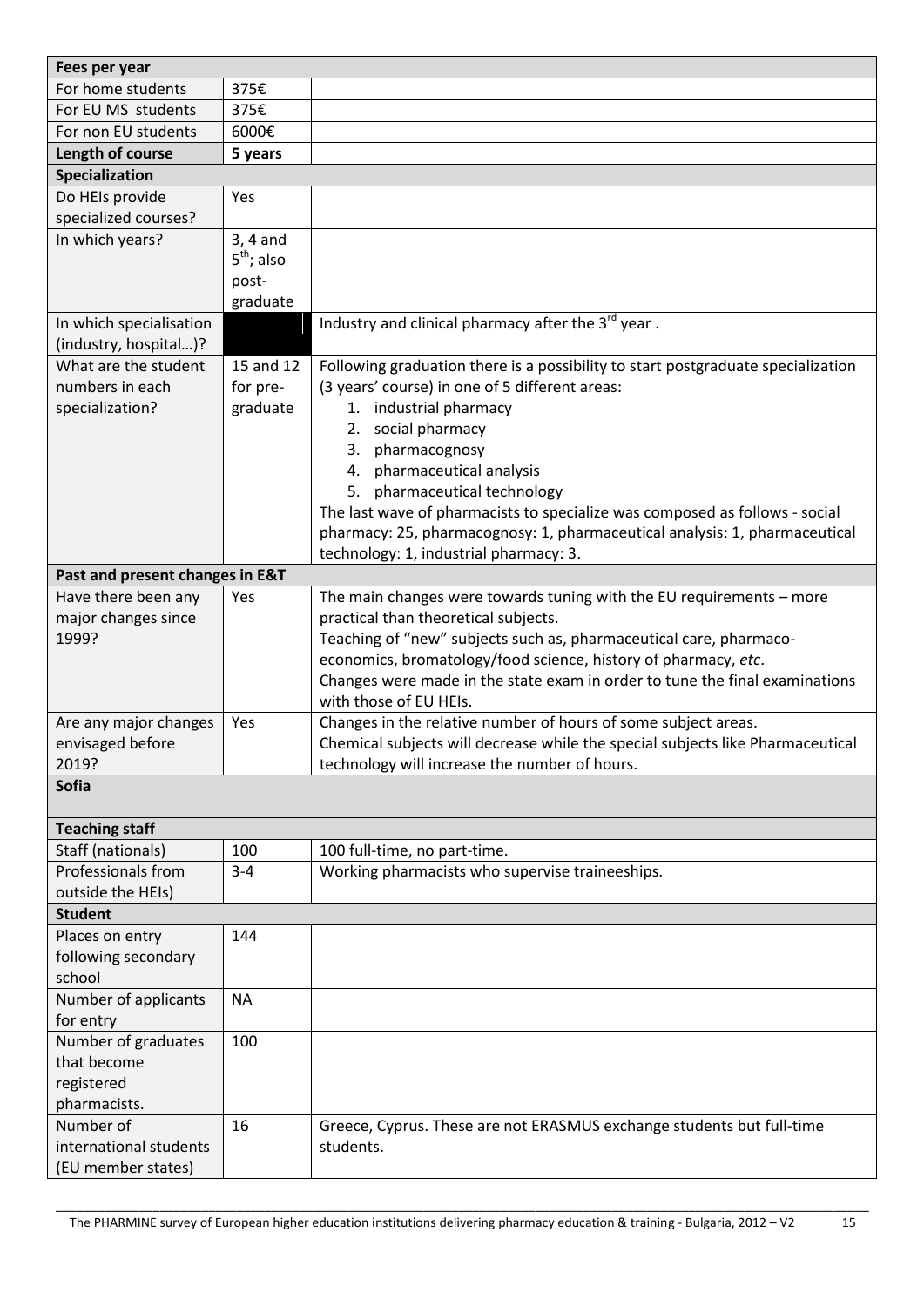| Number of<br>international students<br>(non EU)         | 20              | Macedonia, Turkey, Morocco, Tunisia, Serbia.                                                                                                      |
|---------------------------------------------------------|-----------------|---------------------------------------------------------------------------------------------------------------------------------------------------|
|                                                         |                 | Entry requirements (beginning of S1 of B1, following secondary school)                                                                            |
| Specific entrance                                       | Yes             | Same as national examination                                                                                                                      |
| examination                                             |                 |                                                                                                                                                   |
| Advanced entry : No (fully integrated, seamless course) |                 |                                                                                                                                                   |
| Fees per year                                           |                 |                                                                                                                                                   |
| For home students                                       | 375€            |                                                                                                                                                   |
| For EU MS students                                      | 375€            |                                                                                                                                                   |
| For non EU students                                     | 6000€           |                                                                                                                                                   |
| Length of course                                        | 5 years         |                                                                                                                                                   |
| Specialization                                          |                 |                                                                                                                                                   |
| Do HEIs provide                                         | Yes             |                                                                                                                                                   |
| specialized courses?                                    |                 |                                                                                                                                                   |
| In which years?                                         | $3, 4$ and $5;$ |                                                                                                                                                   |
|                                                         | also post-      |                                                                                                                                                   |
|                                                         | graduate        |                                                                                                                                                   |
| In which specialisation                                 |                 | Industry and clinical pharmacy                                                                                                                    |
| (industry, hospital)?                                   |                 |                                                                                                                                                   |
| What are the student                                    | 15 and 12       | Following graduation there is a possibility to start postgraduate specialization                                                                  |
| numbers<br>in<br>each                                   | for<br>pre-     | (3 years' course) in one of 5 different areas: industrial pharmacy, social                                                                        |
| specialization?                                         | graduate        | pharmacy, pharmacognosy, pharmaceutical analysis, and pharmaceutical<br>technology). This postgraduate diploma proffers no professional advantage |
|                                                         |                 | and is relatively costly. The last wave pharmacists to specialize was split up as                                                                 |
|                                                         |                 | follows                                                                                                                                           |
|                                                         |                 | social pharmacy: 25<br>٠                                                                                                                          |
|                                                         |                 | pharmacognosy: 1<br>٠                                                                                                                             |
|                                                         |                 | pharmaceutical analysis: 1                                                                                                                        |
|                                                         |                 | pharmaceutical technology: 1                                                                                                                      |
|                                                         |                 | industrial pharmacy: 1.                                                                                                                           |
| Past and present changes in E&T                         |                 |                                                                                                                                                   |
| Have there been any Yes                                 |                 | The main changes were towards harmonization with the EU requirements -                                                                            |
| major changes since                                     |                 | more practical than theoretical subjects. Teaching of "new" subjects such as,                                                                     |
| 1999?                                                   |                 | pharmaceutical care, pharmaco-economics, bromatology, history of pharmacy,                                                                        |
|                                                         |                 | etc.                                                                                                                                              |
|                                                         |                 | Changes were made in the state exam in order to tune the final exams with the                                                                     |
|                                                         |                 | EU.                                                                                                                                               |
| Are any major changes                                   | Yes             | Changes in the relative number of hours of some subject areas.                                                                                    |
| envisaged<br>before                                     |                 |                                                                                                                                                   |
| 2019?                                                   |                 |                                                                                                                                                   |
| Is your HEI typical of                                  | Yes             |                                                                                                                                                   |
| all<br><b>HEIs</b><br>the<br>in                         |                 |                                                                                                                                                   |
| country?                                                |                 |                                                                                                                                                   |

| <b>Websites</b>     |  |  |                                                          |  |
|---------------------|--|--|----------------------------------------------------------|--|
|                     |  |  | Faculty of Pharmacy, http://pharmfac.net/ (in Bulgarian) |  |
| University of Sofia |  |  | http://www.pharmfac.net/index en.html (in English)       |  |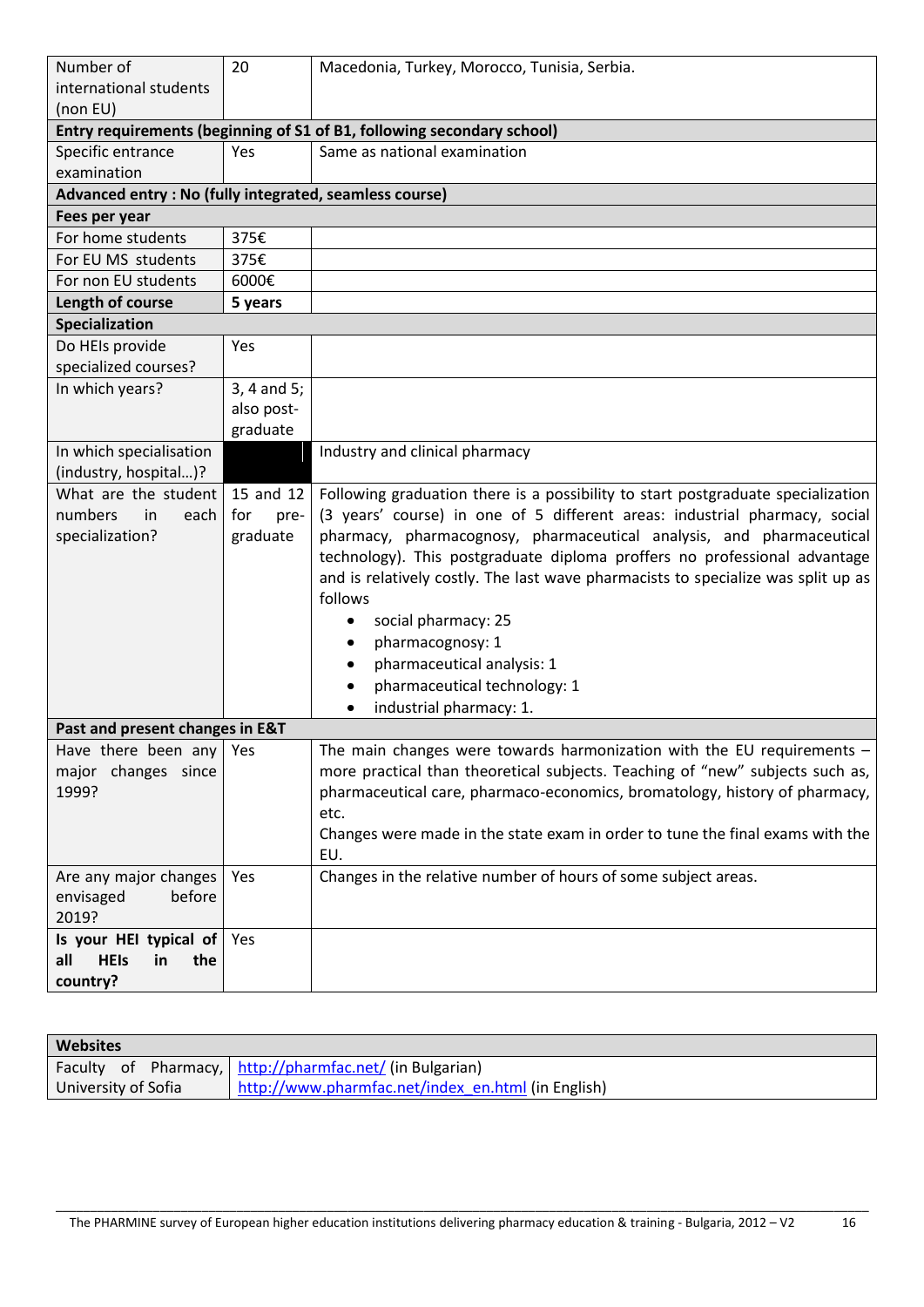## **Chapter 3. Teaching and learning methods**

#### **Student hours**

| <b>Method</b>         | Year 1 | Year 2 | Year 3 | Year 4  | Year 5 | <b>Total</b> |
|-----------------------|--------|--------|--------|---------|--------|--------------|
| Lecture               | 210    | 315    | 330    | 435     | 210    | 1500         |
| <b>Practical</b>      | 540    | 525    | 585    | 825     | 345    | 2820         |
| Traineeship           |        |        |        |         |        |              |
| Hospital<br><b>or</b> |        |        |        |         | 800    | 800          |
| community*            |        |        |        |         |        |              |
| <b>Electives</b>      |        |        | 60/90  | 120/120 |        |              |
| <b>Total</b>          | 750    | 840    | 915    | 1260    | 1355   | 5120         |

\*: validation of traineeship: the pharmacist responsible for the trainee fills in a monthly report and a final report at the end of the 6 months and these are validated (or not) by the HEI.

#### Student hours by teaching method.



| <b>Websites</b>     |                                                          |  |  |  |  |
|---------------------|----------------------------------------------------------|--|--|--|--|
|                     | Faculty of Pharmacy, http://pharmfac.net/ (in Bulgarian) |  |  |  |  |
| University of Sofia | http://www.pharmfac.net/index_en.html (in English)       |  |  |  |  |
| Details of courses  | http://www.pharmfac.net/course.htm                       |  |  |  |  |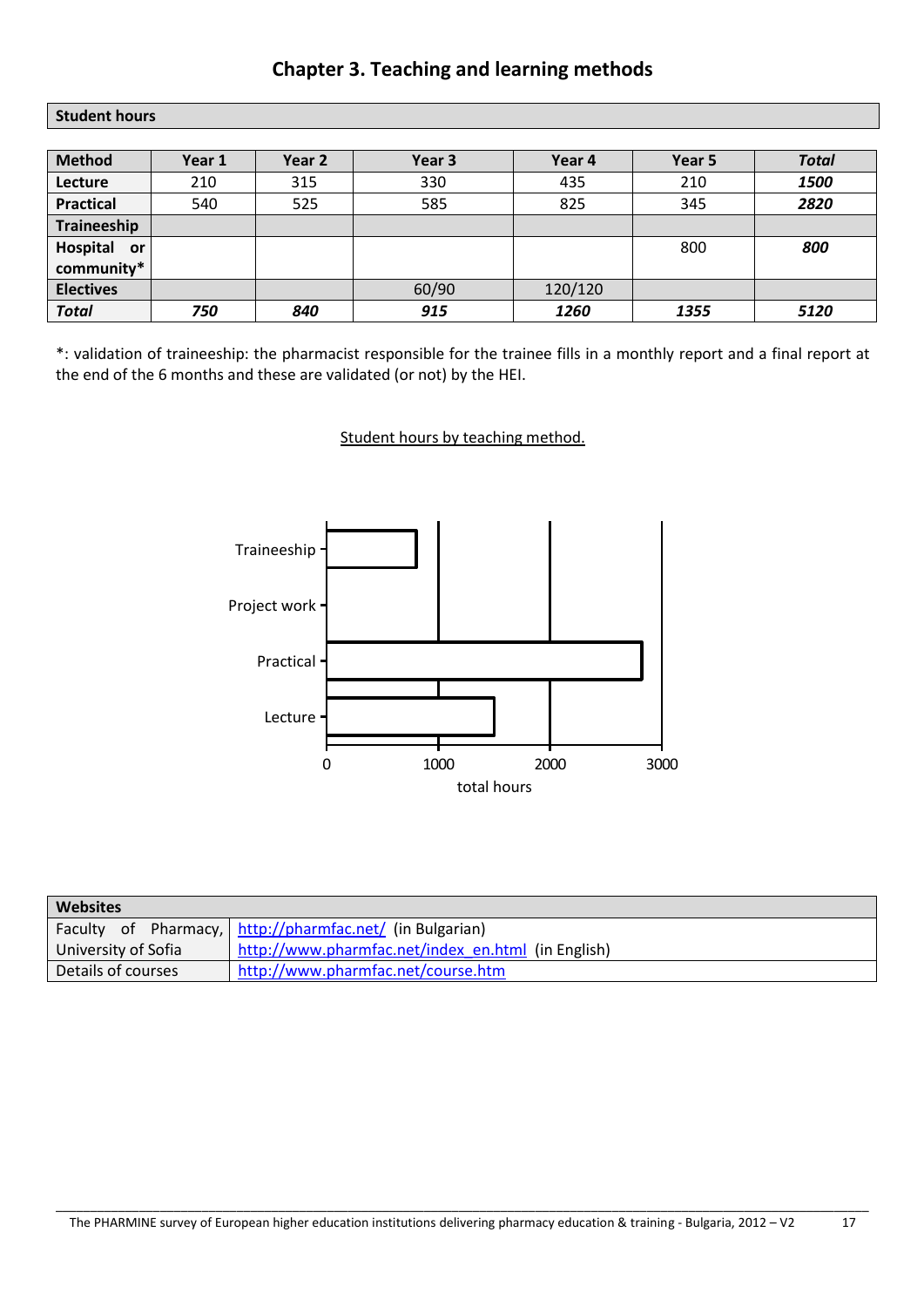### **Chapter 4. Subject areas**

#### **Student hours**

| Subject area        | Year 1 | Year 2 | Year <sub>3</sub> | Year 4 | Year 5 | <b>Total</b> |
|---------------------|--------|--------|-------------------|--------|--------|--------------|
| <b>CHEMSCI</b>      | 165    | 510    | 225               | 225    | 150    | 1275         |
| <b>PHYSMATH</b>     | 300    |        |                   |        |        | 300          |
| <b>BIOLSCI</b>      | 60     | 165    | 75                | 150    |        | 450          |
| <b>PHARMTECH</b>    |        |        | 210               | 315    |        | 525          |
| <b>MEDISCI</b>      | 45     | 120    |                   | 690    | 120    | 975          |
| <b>LAWSOC</b>       | 30     |        | 90                | 45     | 120    | 285          |
| <b>GENERIC</b>      | 300    |        |                   |        |        | 300          |
| <b>GENERIC</b><br>÷ | 300    |        |                   |        | 800    | 800          |
| <b>TRAINEESHIP</b>  |        |        |                   |        |        |              |
| <b>Total</b>        | 900    | 795    | 600               | 1425   | 1190   | 4910         |

Numbers calculated according to the Uniform State Requirements of Bulgaria.

Student hours by subject area.



|                     | Faculty of Pharmacy, http://pharmfac.net/ (in Bulgarian) |  |  |
|---------------------|----------------------------------------------------------|--|--|
| University of Sofia | http://www.pharmfac.net/index_en.html (in English)       |  |  |
| Details of courses  | http://www.pharmfac.net/course.htm                       |  |  |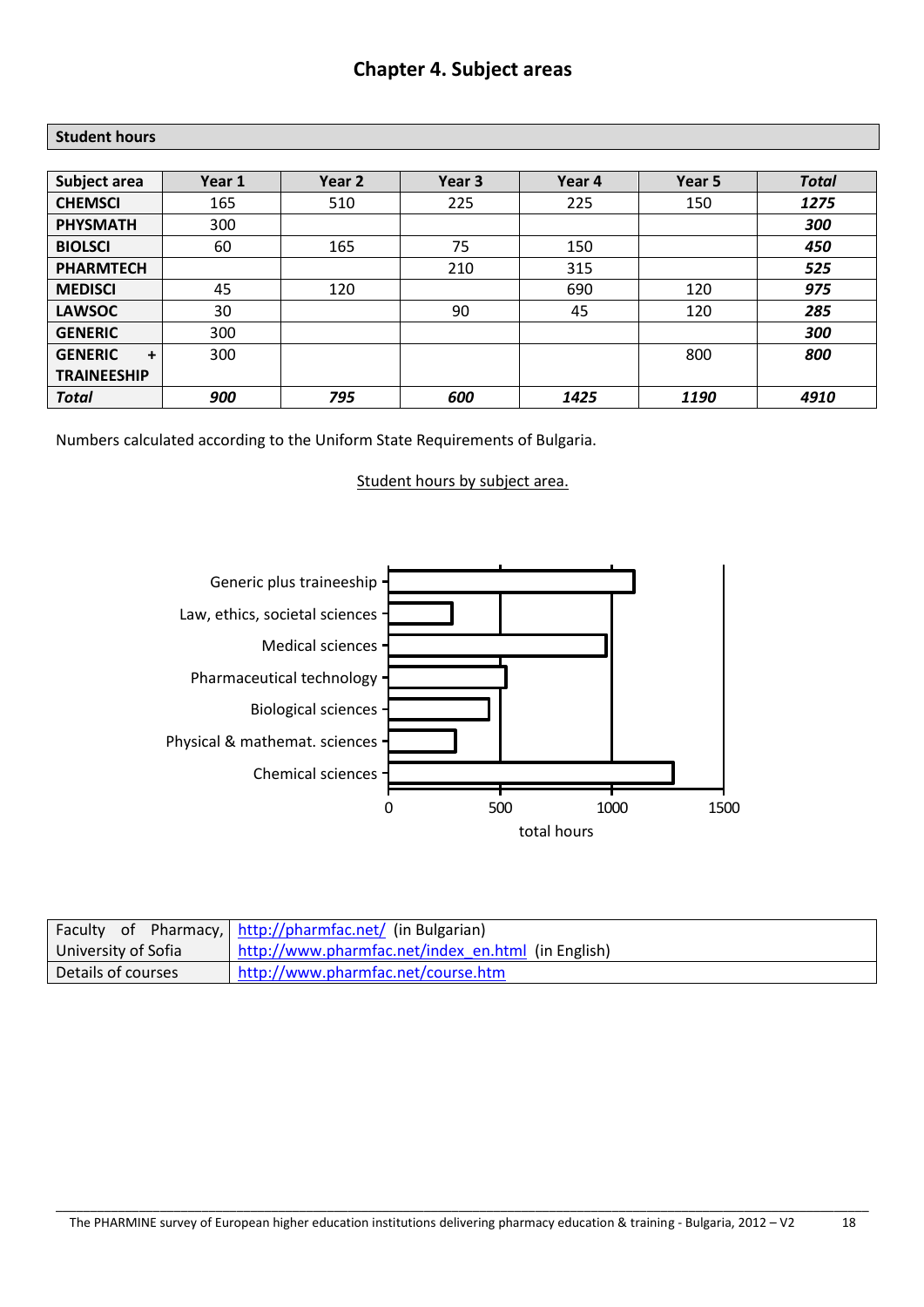| <b>Bologna principle</b>                                   |                                                             | Is the    | How is it applied?                                                      |                                                                     |  |
|------------------------------------------------------------|-------------------------------------------------------------|-----------|-------------------------------------------------------------------------|---------------------------------------------------------------------|--|
|                                                            |                                                             | principle |                                                                         | Does your HEI have multilateral recognition and agreements?         |  |
|                                                            |                                                             | applied?  | Other comments.                                                         |                                                                     |  |
|                                                            |                                                             | Y/N or    |                                                                         |                                                                     |  |
|                                                            |                                                             | partially |                                                                         |                                                                     |  |
| 1.                                                         | Comparable degrees /                                        | Yes       |                                                                         | The comparability of degrees is achieved through calculation of the |  |
|                                                            | <b>Diploma Supplement</b>                                   |           |                                                                         | hours and comparison with other EU countries. The Diploma           |  |
|                                                            |                                                             |           | Supplement provided in English. With the texts of the Law on Higher     |                                                                     |  |
|                                                            |                                                             |           |                                                                         | Education adopted by the Bulgarian Parliament on June 4, 2004 both  |  |
|                                                            |                                                             |           | the system for collection and transfer of credits and the Diploma       |                                                                     |  |
|                                                            |                                                             |           | Supplement were legally introduced.                                     |                                                                     |  |
|                                                            | 2. Two main cycles (B                                       | No        |                                                                         |                                                                     |  |
|                                                            |                                                             |           |                                                                         |                                                                     |  |
|                                                            | and M) with entry and                                       |           |                                                                         |                                                                     |  |
|                                                            | exit at B level                                             |           |                                                                         |                                                                     |  |
|                                                            | 3. ECTS system of credits                                   | Yes       | The ECTS system of credits is applied during the 5 years period of      |                                                                     |  |
|                                                            | / links to LLL                                              |           | learning and after graduation in the different courses to LLL.          |                                                                     |  |
|                                                            | 4. Obstacles to mobility                                    | Partially | As the English language is extensively used there are language barriers |                                                                     |  |
|                                                            |                                                             |           | for the proper usage of mobility. Financial problems do exist.          |                                                                     |  |
|                                                            | 5. European QA                                              | Partially | Regulated at a national level by the Ministry of education, but tuned   |                                                                     |  |
|                                                            |                                                             |           | to EU requirements                                                      |                                                                     |  |
|                                                            | 6. European dimension                                       | Partially |                                                                         |                                                                     |  |
| <b>ERASMUS staff exchange to your HEI from elsewhere</b>   |                                                             |           |                                                                         | Number of staff months: 0                                           |  |
| <b>ERASMUS staff exchange from your HEI to other HEIs</b>  |                                                             |           |                                                                         | Number of staff months: 1                                           |  |
| <b>ERASMUS student exchange to your HEI from elsewhere</b> |                                                             |           |                                                                         | Number of student months: 0                                         |  |
|                                                            | <b>ERASMUS student exchange from your HEI to other HEIs</b> |           |                                                                         | Number of student months: 72                                        |  |

The faculty of pharmacy in Sofia has ERASMUS exchange programmes with:

- Belgium, University of Antwerp and Vrije universiteit Brussels
- France, University Henri Poincare, Nancy and Université de Limoges
- Germany, Ruprecht-Karls-Universität Heidelberg , Anhalt University of applied sciences Kothen and Freie universität Berlin
- Czech republic University of veterinary and pharmaceutical sciences, Brno
- Italy Universita' degli studi di Siena and Sapienza university of Rome  $\bullet$
- Spain University of Navarra and Universitat autonoma de Barcelona  $\bullet$

There is also an exchange programme with Turkey- Mersin University.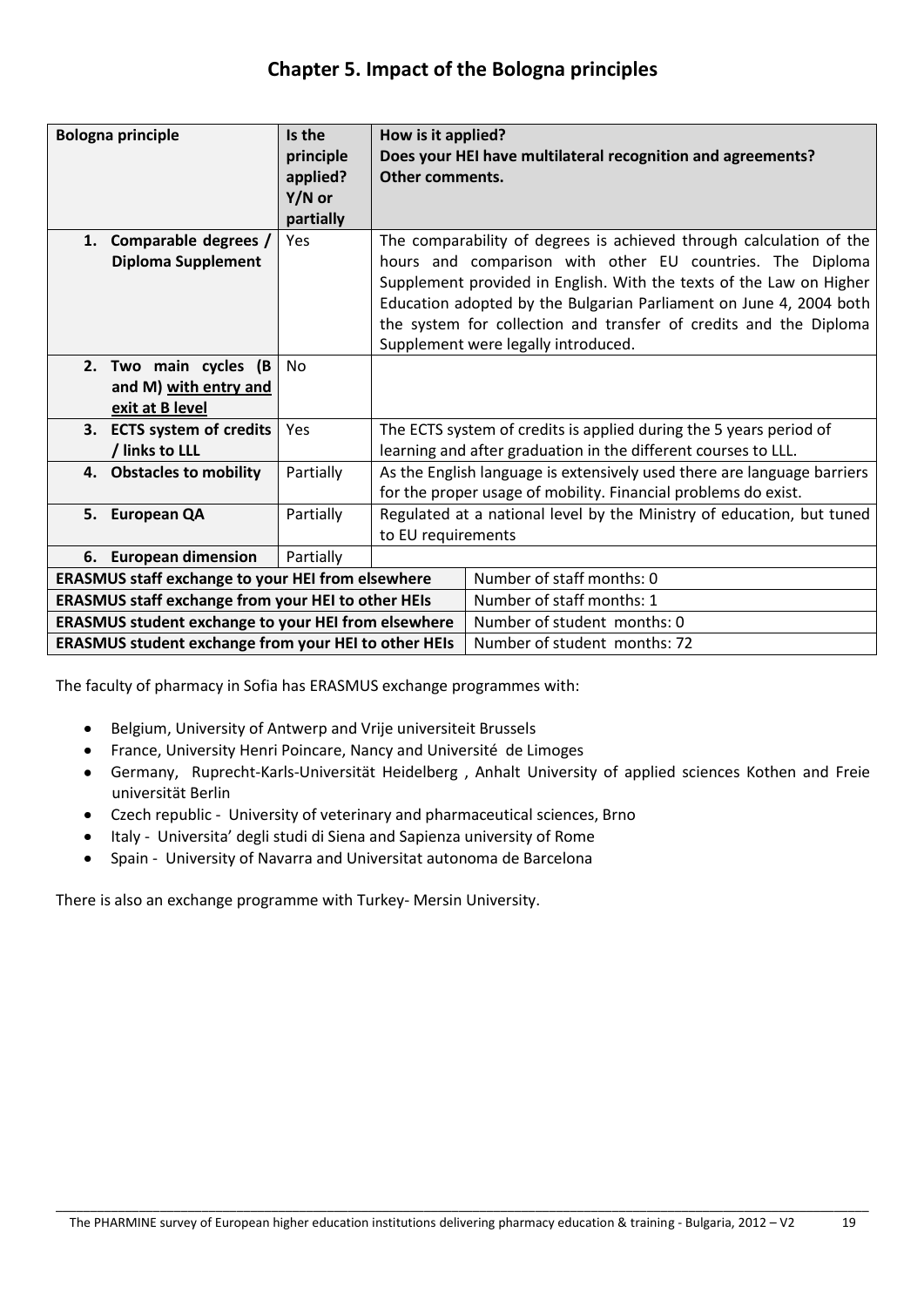# **Chapter 6. Impact of EC directive 2005/36/EC**

| The directive states                                                               | How does / will this directive       |  |
|------------------------------------------------------------------------------------|--------------------------------------|--|
|                                                                                    | statement affect pharmacy E&T?       |  |
| "Evidence of formal qualifications as a pharmacist shall attest to training of     | The training of pharmacists MSc in   |  |
| at least five years' duration,"                                                    | Bulgaria is of 5 years duration. The |  |
|                                                                                    | curriculum<br>the<br>EU<br>covers    |  |
|                                                                                    | requirements                         |  |
| " four years of full-time theoretical and practical training at a university or    | <b>Bulgaria complies</b>             |  |
| at a higher institute of a level recognised as equivalent, or under the            |                                      |  |
| supervision of a university;"                                                      |                                      |  |
| " six-month traineeship in a pharmacy which is open to the public or in a          | <b>Bulgaria complies</b>             |  |
| hospital, under the supervision of that hospital's pharmaceutical                  |                                      |  |
| department."                                                                       |                                      |  |
| "The balance between theoretical and practical training shall, in respect of       | <b>Bulgaria complies</b>             |  |
| each subject, give sufficient importance to theory to maintain the                 |                                      |  |
| university character of the training."                                             |                                      |  |
| <b>Directive annex</b>                                                             | How does / will this directive annex |  |
|                                                                                    | affect pharmacy E&T?                 |  |
| <b>V.6. PHARMACIST</b>                                                             | All these courses are covered in the |  |
| 5.6.1. Course of training for pharmacists                                          | curriculum                           |  |
| Plant and animal biology / Physics / General and inorganic chemistry / Organic     | The following subjects could be      |  |
| chemistry / Analytical chemistry / Pharmaceutical chemistry, including analysis of | added:                               |  |
| medicinal products / General and applied biochemistry (medical) / Anatomy and      | Ethics, deontology                   |  |
| medical terminology / Microbiology / Pharmacology<br>physiology;<br>and            | Communication<br>$\bullet$           |  |
| pharmacotherapy / Pharmaceutical technology / Toxicology / Pharmacognosy /         | marketing and management<br>٠        |  |
| Legislation and, where appropriate, professional ethics.                           |                                      |  |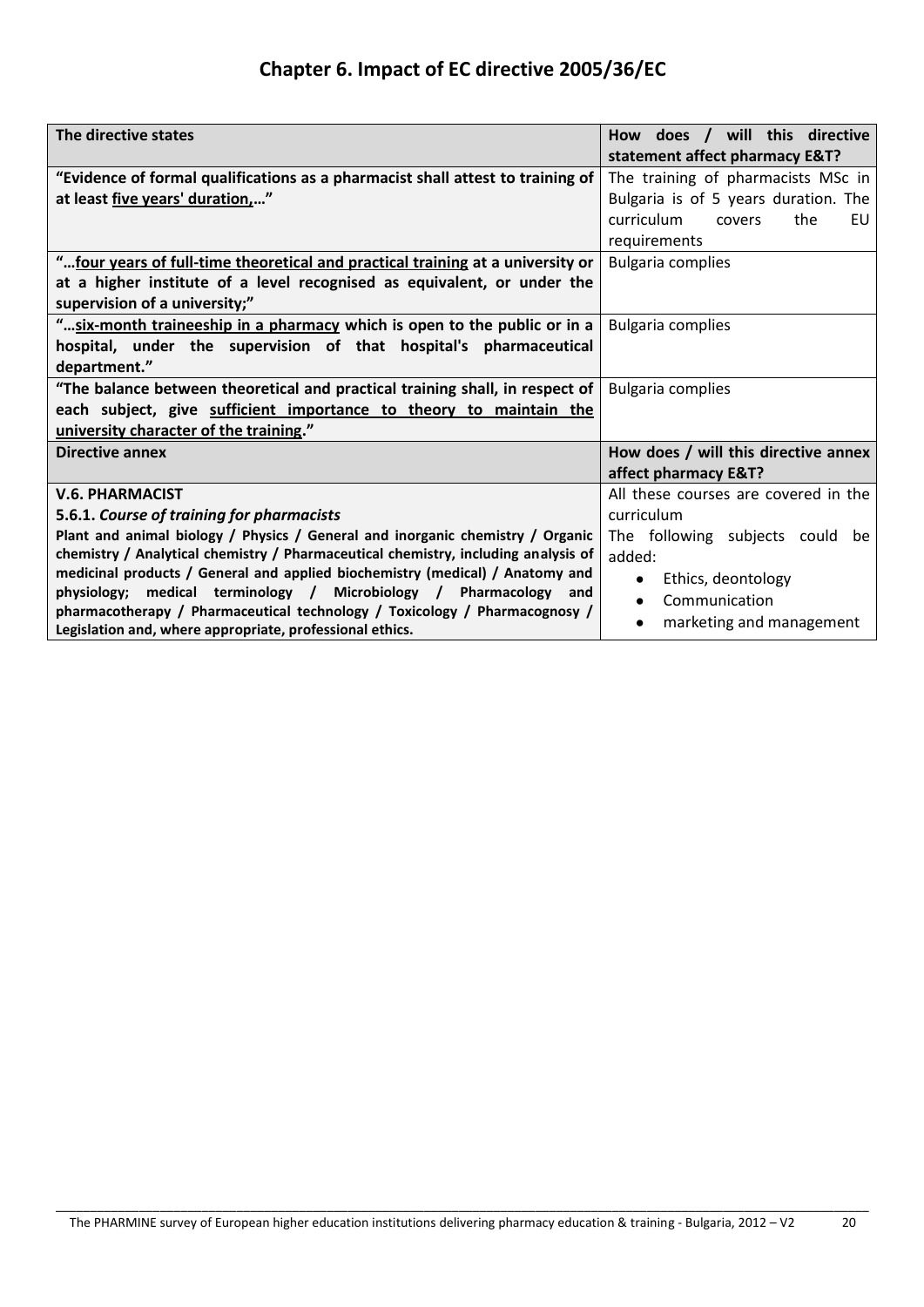



Pharmacy education and training leading to professional pharmacy practice is shown on the left in grey.